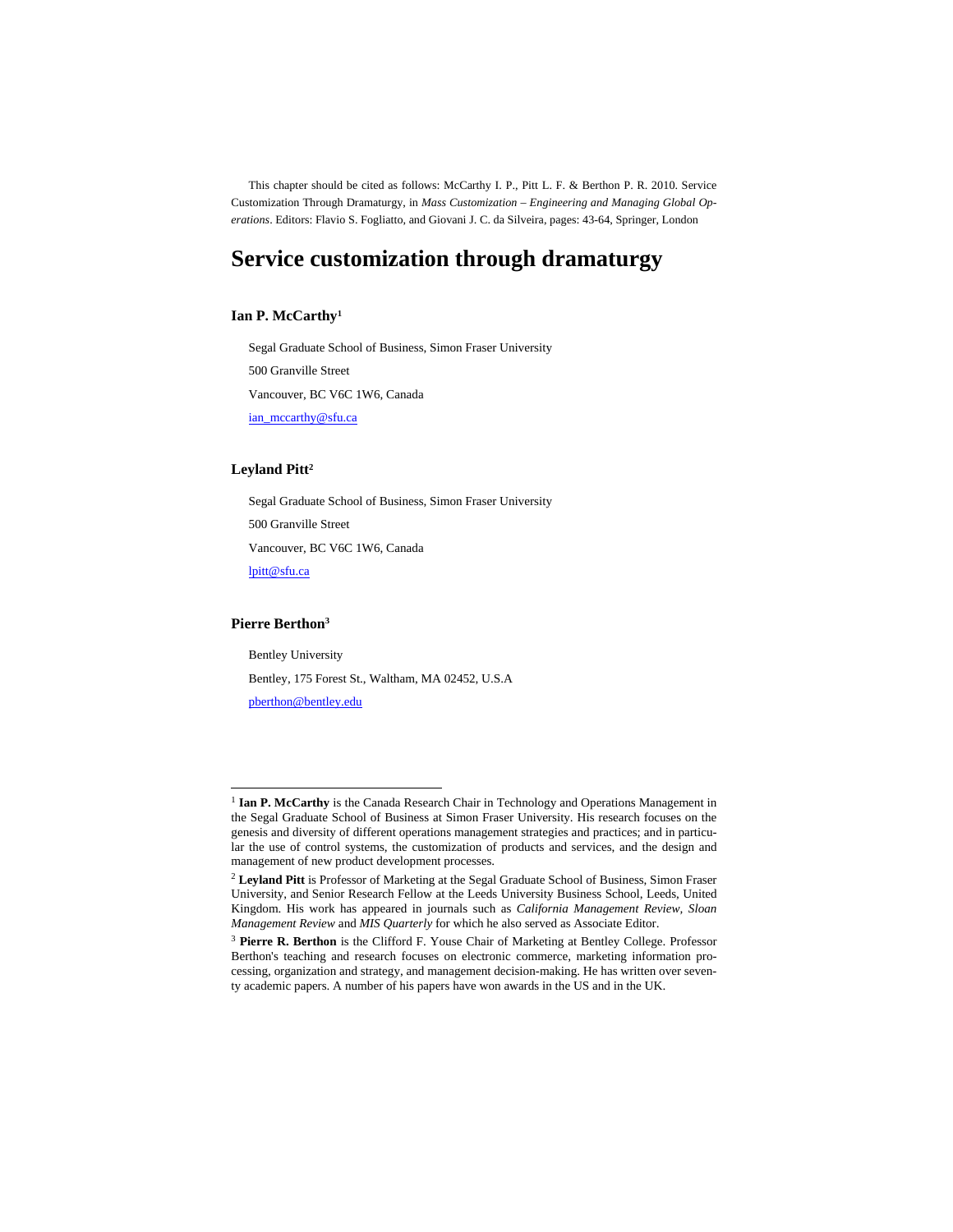#### **Abstract**

The customization of a service often depends on the "performance" delivered by front-stage service employees. Drawing on theories of dramaturgy and service marketing, we present a typology of four distinct and viable configurations for achieving different types of service customization. We explain how variations in the time pressure to customize a service, and the degree of customization required, combine to determine the characteristics of each configuration. With service organizations increasingly operating on a global basis, we discuss the fit between the preferences of different multicultural segments, the operational characteristics of a configuration, and the level of customization offered.

### **1 Introduction**

Mass customization has been one of the most studied and discussed topics of the last ten years, in the area of operations management, and yet there has been very little research, conceptual or empirical, that examines how service organizations deliver effective forms of customization. This is the case despite the fact that operations management scholars have argued that there is a need for research on mass customization in service organizations (Da Silveira, Borenstein and Fogliatto, 2001; Roth and Menor, 2003), and that many service organizations would benefit from "segment of one" strategies (Peppers and Rogers 1999) for "molecular markets" (Day and Montgomery 1999).

With this Chapter we seek to address this gap, by presenting a typology that reveals how service organizations might design and manage their processes based on different dramaturgy concepts (Clark and Mangham, 2004; Gardner, 1992; Goffman, 1959; Grove and Fisk, 1988, 1997; Grove, Fisk and Laforge, 2004; Grove, Fisk, and John, 2000; Haahti, 2003; Ritti and Silver, 1986). In particular, we focus on how the "drama" of the service encounters - the engagement of service employees and customers - can be designed to achieve different forms of customization. We suggest that these encounters can be viewed as some form of *adaptive performance* that is acted out by service employees (the actors) for customers (the audience). Using two key dramaturgy concepts, *scripts* (the set of rules and instructions that govern the content and delivery of a service process), and *improvisation* (the ability to rewrite and deliver a script), we explore the range of service customization that can be achieved.

To show how the nature of a service performance can be effectively designed to satisfy different customer expectations, we use two operations management dimensions: the relative time pressure to customize, and the degree of customization required. Different combinations of these dimensions result in a typology of four service customization configurations (*embellished customization*, *predetermined* 

 $\mathfrak{Z}$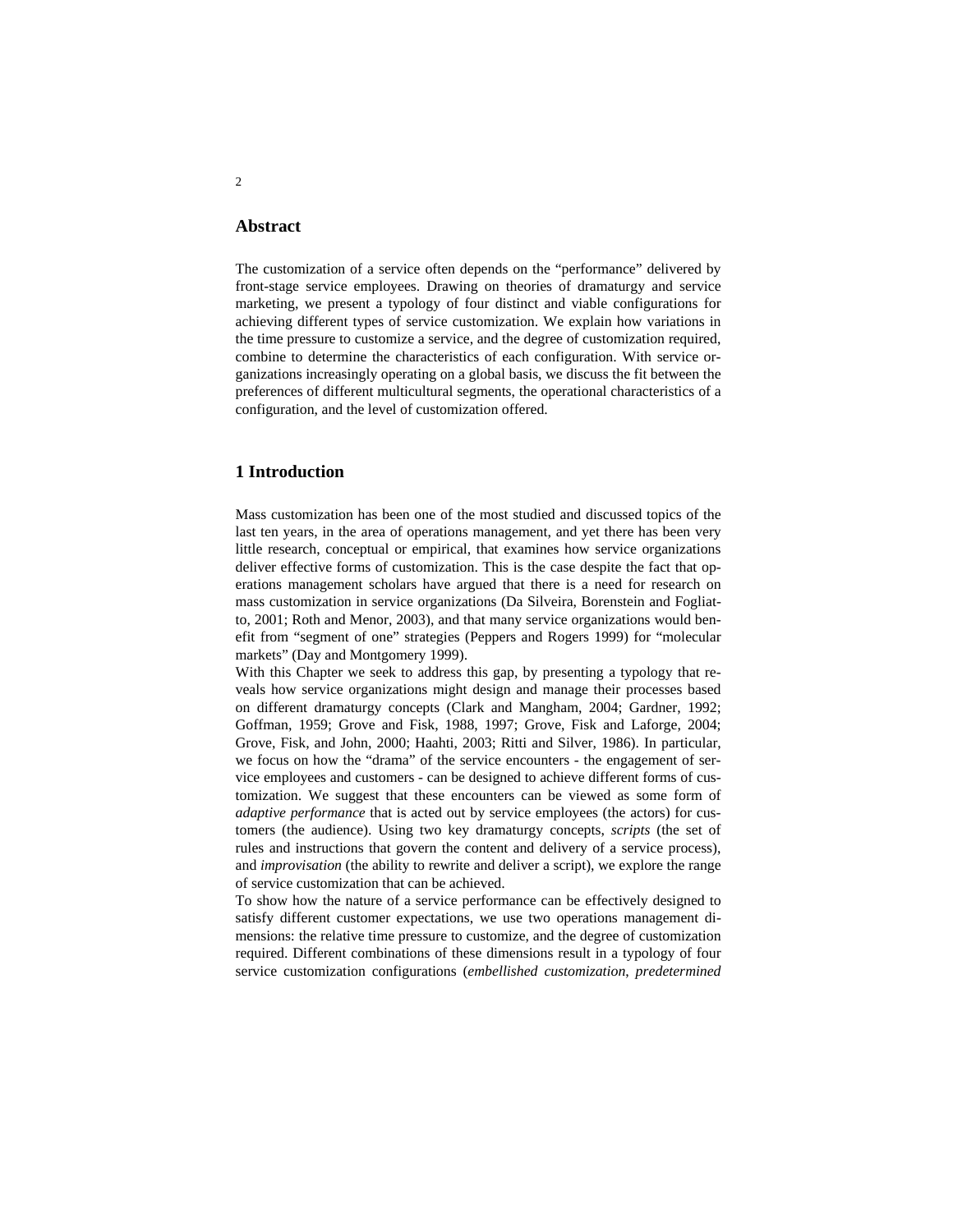*customization*, *prompt customization*, and *intuitive customization*), each of which specifies an "operational type" that is defined by a set distinct operational characteristics (Bozarth and McDermott, 1998; McCarthy, 1995; McCarthy, 2004a).

The characteristics of the service customization configurations we propose reveal how organizations can use dramaturgy concepts to provide a personalized service in terms of a change in content only, or a change in delivery only, or a change in both content and delivery. By content we mean the core service offering (e.g. a meal at a restaurant, or a legal document drawn up by a lawyer); and by delivery we mean the interpersonal behavior that service employees use to deliver the core content of the service (e.g. variations in attentiveness, tone of voice, and gestures). With variations in these service characteristics we follow the contingency theory view of organizations (Hofer, 1975), and argue that service organizations with customization configurations that fit specific and desired customization demands will achieve superior performance over those organizations with customization configuration misfits.

With this focus and using this approach, we make two core contributions: the use of dramaturgy concepts for studying customization, and the creation of a typology for understanding how performances can be designed to deliver customized services. Together these contributions respond to the research gap indentified by Johnston (1999: 117), who explained that "the service encounter is the crux of service delivery, yet how much do we know about which are the right scripts, attitudes, behaviors to achieve the desired effect?" These contributions, we believe, point to at least three major implications for researchers and managers. First, service organizations should concentrate on one customization configuration only, to ensure high levels of configuration fit, otherwise they risk developing a mix of ineffective service customization capabilities. Second, while the effectiveness of the configuration depends on the nature of the service and the context of its operations, the two configurations at the extremes of our typology (embellished customization and intuitive customization), will tend to outperform the other two middle configurations (predetermined customization and prompt customization). Third, and in line with the theme for this section of the book - *Mass Customization and the Global Firm* – the nature of any customization by service performance should be designed to suit different nationalities or cultural segments.

## **2 Background**

In this section of our Chapter we highlight that there is limited operations management research on service customization, and explain why service organizations can benefit from mass customization. From this review of the few studies that have examined the mass customization of services, we identify and justify two customization dimensions – the time pressure to customize the service performance, and the degree of performance customization required – that bound and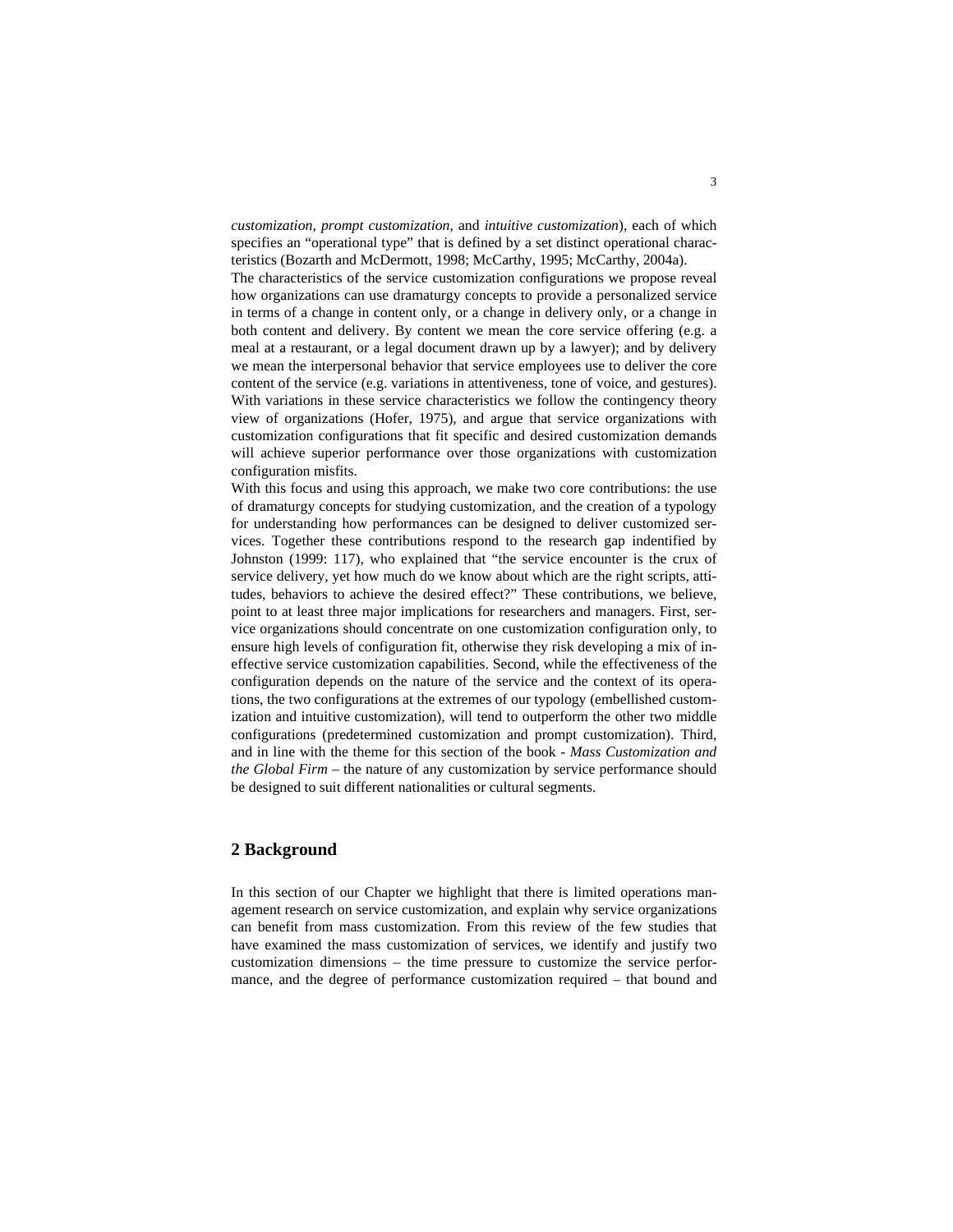shape our typology. We then present the dramaturgy concepts that we use to explore the range of customization in a service customization configuration, and the associated capabilities.

#### *2.1 Customization of Service Operations*

While many researchers have debated and studied how industrial companies use mass customization principles to design, build and supply physical products (e.g. Da Silveira et al., 2001; Duray, 2002; Fogliatto, da Silveira and Royer, 2003; McCarthy, 2004b; Salvador, Rungtusanatham and Forza, 2004; Tu, Vonderembse and Ragu-Nathan, 2001), there has been a dearth of research on how mass customization applies to the service industry. It is widely recognized that services differ from manufactured products in terms of intangibility (objects versus performances), heterogeneity (significant variations in how a service can be delivered and variation in types of customers and their requirements), and simultaneity (the production and consumption of services often occur at the same time) (see Kellogg and Nie, 1995). There is perhaps less awareness of the fact that service organizations, relative to manufacturing organizations, have a greater ability and tendency to offer some form of customization. This is especially the case for services with high levels of customer-service employee engagement, as these encounters can be designed and managed to personalize both the content and delivery of the service (Czepiel, Solomon and Surprenant, 1985; Lovelock, 1984; Schlesinger and Heskett, 1992). Pine and Gilmore (1999) have taken this idea further to suggest that what some industries offer, and indeed what consumers want from them, are not services, but experiences that are as distinct from services as services are from goods. The experience economy, they suggest, offers consumers a customized, transformative encounter.

Yet, despite this capacity for service organizations to customize, we know very little about the different "operational types" or "configurations" (Bozarth and McDermott, 1998; McCarthy, 1995) that underlie the design and diversity of different service customization offerings. Such knowledge is essential for pursuing the three main goals of operations management research: describing, explaining and predicting the effects of different operational practices (McCarthy et al., 2000). Also, while services marketing research has shown that customers from different cultures and nationalities have different expectations about the content and delivery of a service (e.g. Clark, 1990; Donthu and Yoo, 1998), there has been very little research, with the exception of that by Pullman, Verma and Goodale (2001), on what these differences mean when it comes to customizing service operations. Instead, prior research has focused on examining the information technology enablers for modeling, configuring and delivering different customized services (e.g. Akkermans et al., 2004; Ansari and Mela, 2003; Jiao, Ma and Tseng, 2003; Meyer and DeTore, 2001; Peters and Saidin, 2000; Varki and Rust, 1998),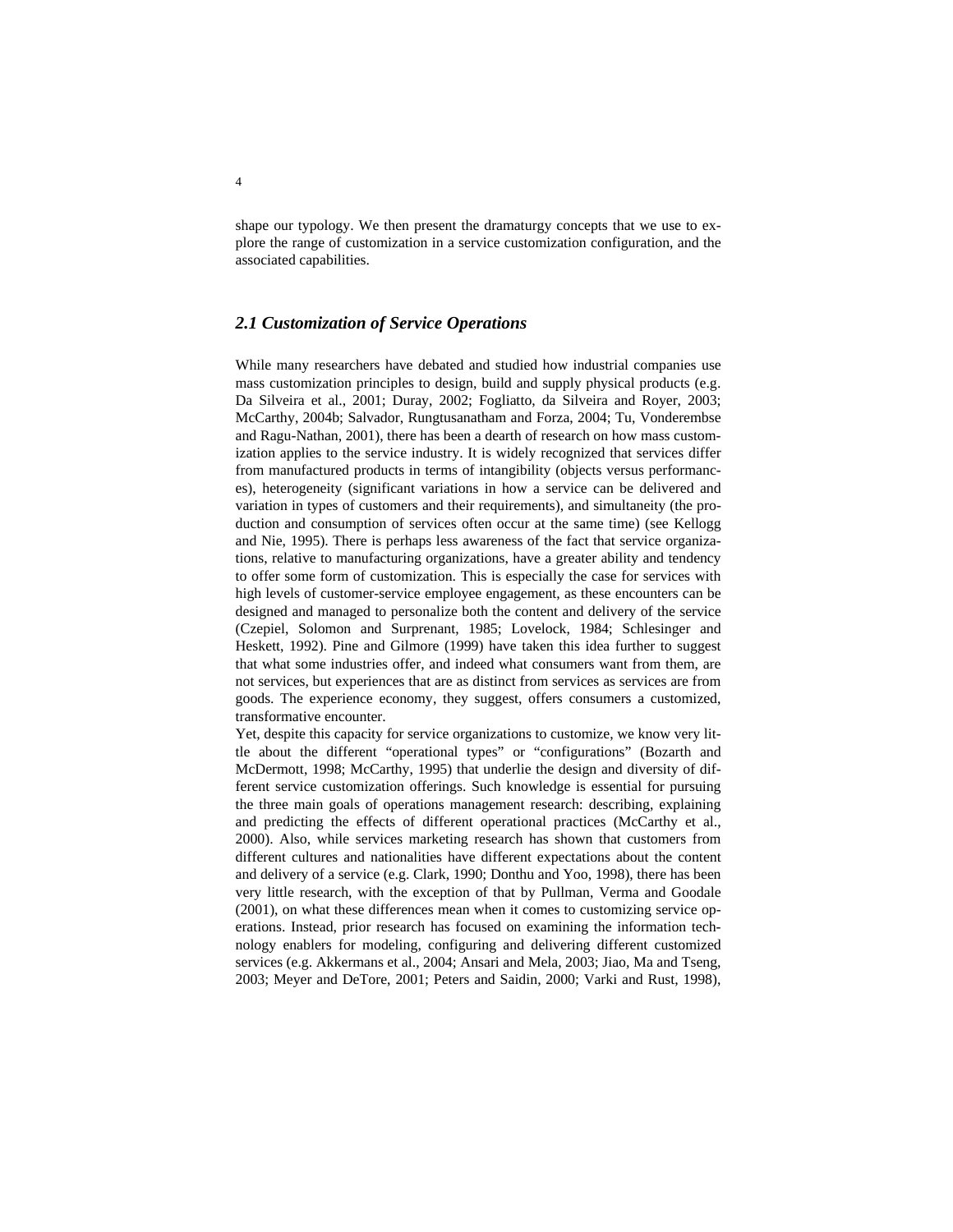or has examined the challenges and benefits of trying to implement mass customization concepts in specific service sectors such as catering (Chen and Hao, 2007), secondary schools (Waslander, 2007), financial services (Winter, 2002), and care of the elderly (Essen, 2008).

Although the research on technology enablers is important for developing customization strategies for service operations, there are many types of services that are technology-light, relying instead on forms of interpersonal intervention and interaction to provide a personalized service (Bettencourt and Gwinner, 1996). These interpersonal encounters typically occur in industries such as banking, management consultancy, healthcare, and hospitality, where the service can be produced and consumed in the same physical location. They offer significant opportunities for designing processes that prompt or constrain different modes of "employee adaptiveness" (Thompson, 1989) for creating and delivering effective customization.

We suggest that service organizations can move towards different types of mass customization through an analysis of the operational dimensions that prompt or facilitate different types of service customization. In response, we propose a typology, explained below, which uses concepts from dramaturgy and service marketing.

# *2.2 Typology Dimensions: Time Pressure to Customize and Level of Customization Required*

Service customization is dependent both on the potential level of customization the service organization can offer, and on the ability of the organization to realistically deliver the required customization within a specific time given the resources and constraints the company faces. These two requirements correspond to Slack's (1983, 2005) dimensions of manufacturing flexibility, "the range of states a production system can adopt" (2005:1194), and the response, "the ease with which it moves from one state to another" (2005:1194), both of which underlie the two operational dimensions of our typology.

The first dimension of our typology is the *time pressure* to customize, which relates to Slack's (2005) flexibility response in manufacturing, and to the notion that the ability to customize is affected by a firm's ability to implement time-based manufacturing processes (Tu et al., 2001). We use the term "time pressure" as studies argue that this is the main factor that differentiates unplanned improvised behaviors from planned routine behaviors (Crossan et al., 2005) which significantly differentiate the "performance" of service encounters. Time, in particular the speed of service, has also been identified as a determinant of service quality (see Johnston, 1999). As we focus on services that involve high levels of employeecustomer interaction, the time lag between the requests and the subsequent responses can vary significantly. Consequently, we suggest that these lag variations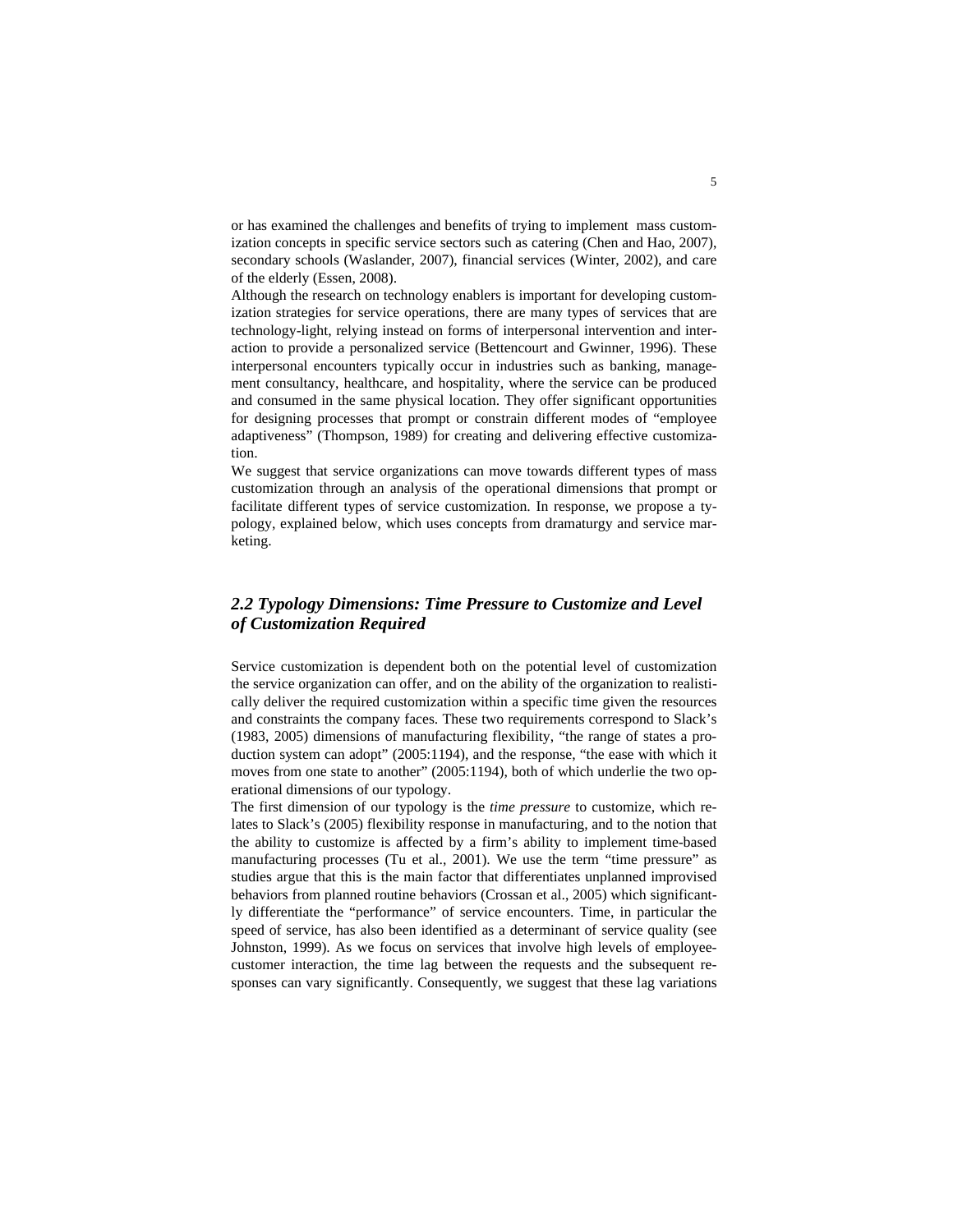create different time pressures to deliver a customized service that influences the type of customization configuration required. If the time pressure is low, then service employees have a relative abundance of time to adapt their behavior, and the content and delivery of the service. They have the time to determine, plan, and react to any customization requests in a manner that is relatively controlled, detailed and considered. If the time pressure to customize is high, then service employees will rely on intuition and spontaneity, to sense and deliver customization in a realtime and highly simultaneous fashion. In sum, this customization dimension reflects the amount of time a service employee has to scan for and interpret the cues that signal a specific customer need, *and* to then customize the delivery and content of the required service.

The second dimension of our typology, the level of customization, relates to Slack's (2005) flexibility range, and has been an enduring theme in studies of mass customization in manufacturing (for a review, see Da Silveira et al., 2001). However, this prior research is unable to capture the degree of service customization as delivered by front-stage service employees, because it focuses on how the level of customization varies in terms of the manufacturing strategies followed, on the position in the value chain at which the customization occurs, and on how and who adapts the products. Consequently, we draw upon the product and process innovation literatures (Dewar and Dutton, 1986; McDermott and O'Connor, 2002), and put forward simple and fitting categories for the magnitude of customization, in terms of both the content of the service, and its delivery. We suggest that a low level of service customization (either in terms of content, delivery, or both) will involve employees incrementally adapting and using existing knowledge and resources (personal and organizational) to adjust a standard service. A high level of service customization, on the other hand, will require employees to access or develop new knowledge and resources, so as to radically alter a standard service either in terms of content, delivery or both.

## *2.3 Dramaturgy*

The basic premise of the dramaturgical perspective is that people behave and express themselves according to the situations they face, i.e. they put on an act. Goffman (1999) argued that this was a universal social trait, for as individuals we are torn between the desire to act spontaneously and the need to follow social expectations. He contends that we are conditioned to "put on" acts or performances. In these performances individuals endeavor to persuade others that they are indeed consistent and stable people who play their social roles well.

The dramaturgical perspective has gained much attention in the management literature in general (Gardner, 1992; Ritti and Silver, 1986; Pine and Gilmore, 1998, 1999; Clark and Mangham, 2004; Haahti, 2003) and in the services marketing literature in particular (Grove and Fisk, 1997; Grove, Fisk and John, 2000; Grove,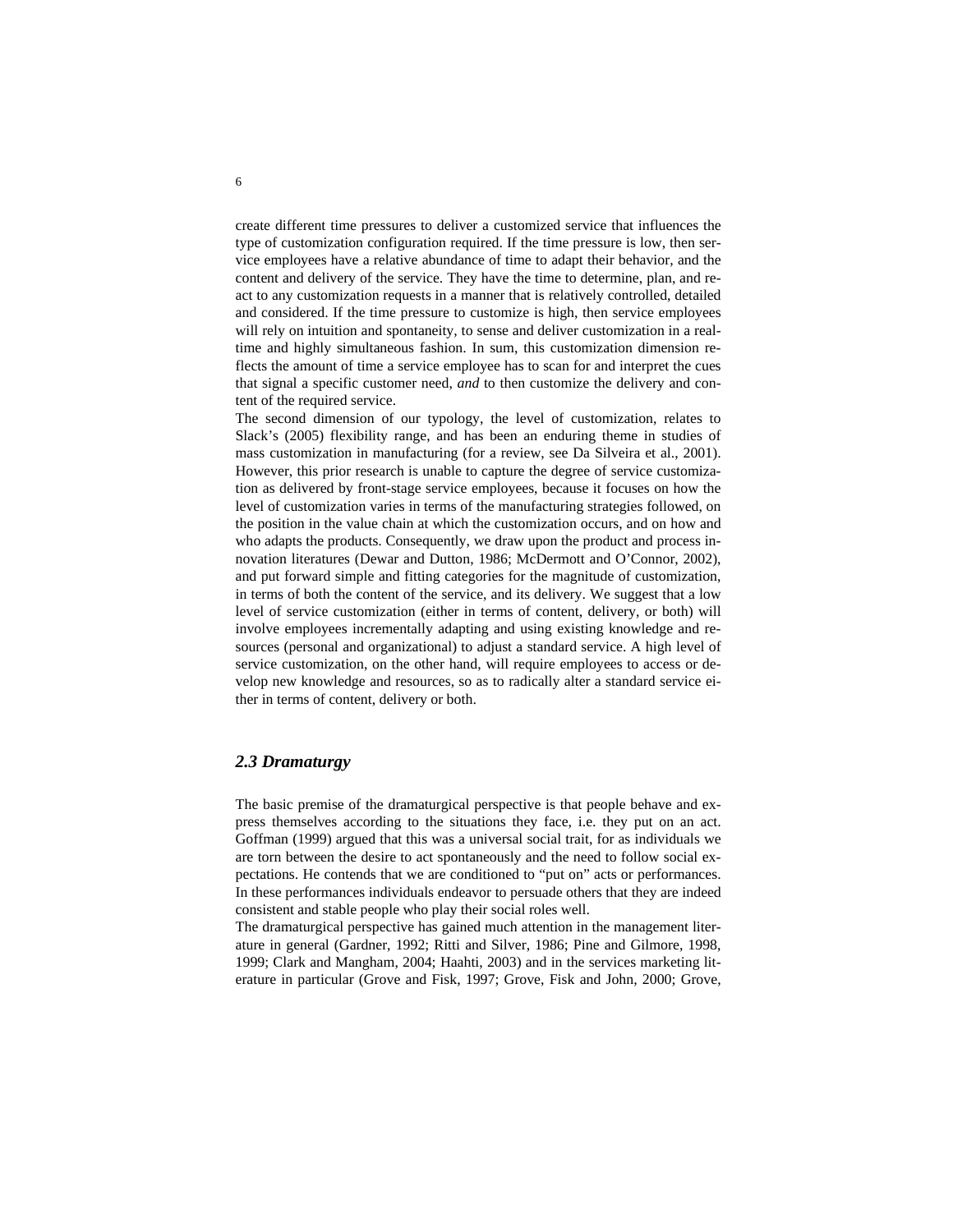Fisk and LaForge, 2004). Both researchers and practitioners alike are interested in the fact that employees in service settings function in a very real sense as performers in a drama, and that many dimensions of the interaction can impact both the level of service that customers receive, and the satisfaction they express. Hochschild (1983) for example, suggested the term "emotional labor" to describe how employees in a service setting perform when they are required to "feel", or at least to project the appearance of feeling and emotions as they engage in job related interactions. So for example employees in a service setting may feel sympathy for a customer's dissatisfaction, and are indeed expected by the customer to display that they feel sympathy. As such interactions are central to many service organizations, management researchers have argued that all services are essentially a *performance*, which cannot be held or stored - only experienced (Grove and Fisk, 1997; Pine and Gilmore, 1998, 1999; Grove et al. 2000; Grove et al., 2004). Indeed, Pine and Gilmore (1998, 1999) talk about the provision of experiences that go beyond mere services, they are personalized, transformative events that are deliberately staged, like any theatrical event.

We suggest that the metaphor of understanding services as theatre is particularly useful for understanding and achieving service customization. It offers a novel approach that service organizations can use to control and manipulate the interaction of the customer with the point of service delivery. The specific drama or theatrical reality of a service operation can play an important role in creating and sustaining value in these types of service organizations, because "*how* the service is performed, e.g. the courtesy and care that is displayed, is just as important as *what* is performed, e.g. the specific tasks that are completed." (Grove et al., 2000: 21). We suggest that dramaturgy concepts can be used to study how service organizations control and benefit from two critical aspects of employee adaptiveness: the ability to adapt interpersonal behavior, and the ability to adapt the core service offering (Bettencourt and Gwinner, 1996; Gwinner et al., 2005). Also, as Gwinner et al. (2005) explain, prior studies on employee adaptiveness have tended to examine only one of these capabilities at a time, despite the fact that some services can be produced and consumed simultaneously. They also reveal that existing research has tended to view employee adaptiveness as a discretionary or "extra-role behavior" that is not formally mandated by service organizations in terms of how they design their processes, and control and reward employees. In contrast, we take the view put forward by Gwinner et al. (2005), that adaptive employee behaviors represent a capability that should be formally considered when designing and managing service processes for customization.

To examine how service organizations might use different forms of employee adaptiveness we focus on one of the three "Ps" of dramaturgy (Grove et al., 2000) *–* the *performance*, and the types of scripts and improvisation capabilities required to deliver service customization configurations. The other two "Ps" – *participants* and *physical setting* - provide the basis for further research on how these elements can also be used to provide customized services. The participants are both the actors (the service employees), and the audience (the service customers); together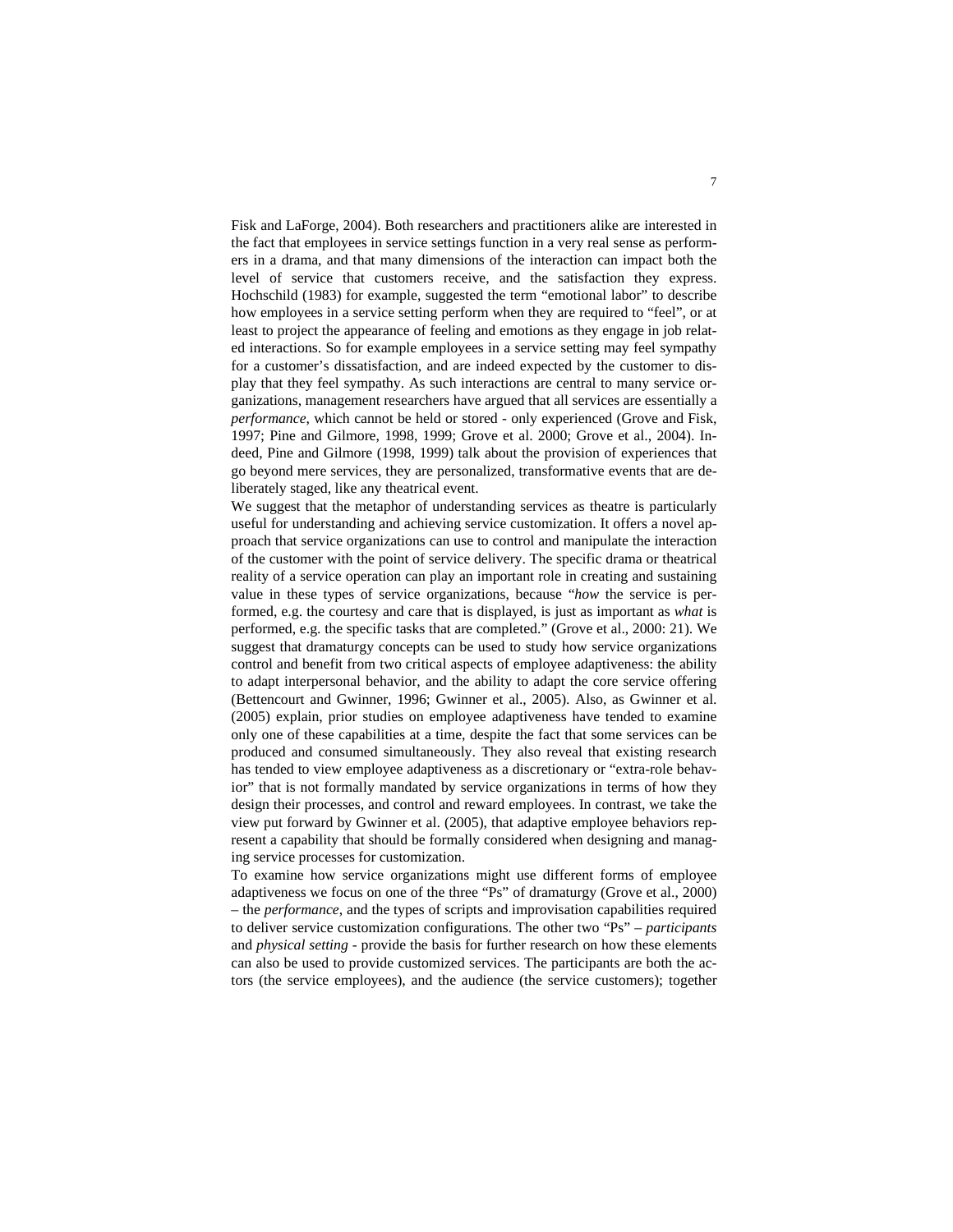they constitute how a service is delivered and received. The service customers may have varied expectations and needs, which they bring to the interaction. Often they must be physically present during the service delivery, just like a theatrical audience, regardless of how humdrum or spectacular the service encounter may be. Furthermore, in some situations, consumers may play a greater role than that of being a passive audience, they become a "*partial employee* of the service organization through co- production or even self-service" (Chase and Erikson, 1987: 195).

The setting for dramaturgy is the performance interface, and this takes different forms for different services. It may be a physical venue such as a hotel or a restaurant, but equally nowadays it may be a website or a telephone conversation. In terms of service operations management, the interface involves decisions about controlling the flow of information, materials and customers, but in terms of dramaturgy, it also involves what have been called *atmospherics* (Kotler, 1973), which are the features of the interface that produce emotional, physical and in turn behavioral effects in customers. The interface then in itself serves the function of complementing the performance and setting the scene. As services are highly intangible, these experiences provide customers with extrinsic cues for judging the quality of a service (Zeithaml, Berry and Parasuraman, 1988). Consequently, the performance interface offers a *servicescape,* a physical venue or technological medium in which "the service is assembled and in which the service provider and customer interact, combined with tangible commodities that facilitate performance or communication of the service" (Booms and Bitner, 1981, p. 36).

## *2.4 The Service Performance: Scripts and Improvisation*

The performance elements of dramaturgy are the process and outcome of the service and its consumption. They combine the actions of both the customers and the service employees, with the effects of the physical setting. The performances given by service organizations are largely delivered to customers by front-stage employees with different levels of expertise and training (e.g. lawyers, doctors, accountants, management consultants, receptionists, and restaurant servers), who engage with the customers. The performance is supported by a range of back-stage staff and systems, which are hidden from the customers. Consequently, for many types of service organizations "the primary determinant of successful customization is the ability and motivation of the frontline customer contact employees to appropriately implement customization strategies in real time" (Gwinner et al., 2005: 132).

We now turn to describe how personalized performances can vary in terms of how they are designed and controlled through the use of different types of scripts (simple versus complex, and fixed versus adaptable), and the use of service employees with capabilities that range from fully adhering to the script (*limited improvisa-*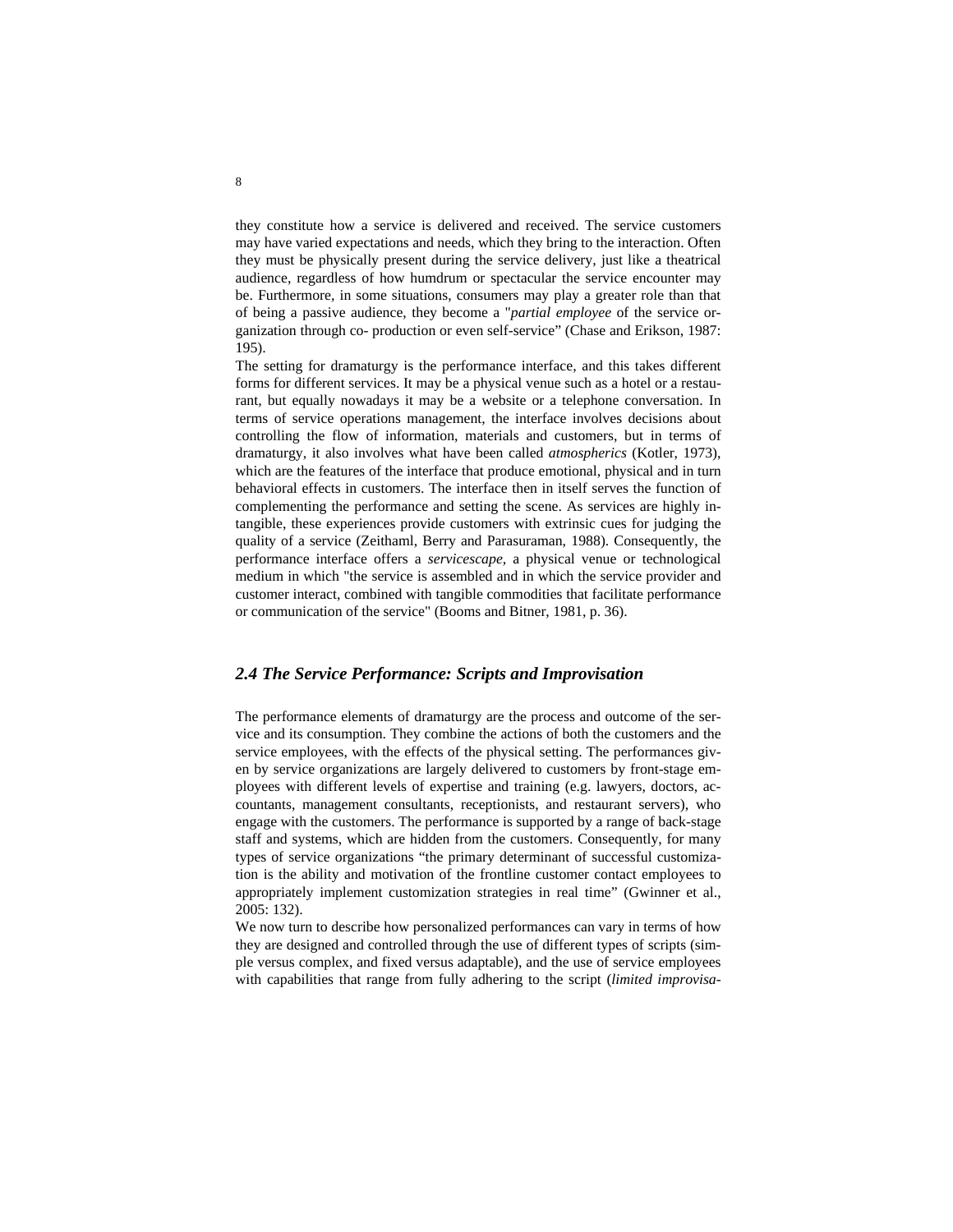*tion*), to adapting both the content and delivery of the script (*pure improvisation*) (see Table x.1).

Table x.1: Service Customization through Dramaturgy

| <b>Dramaturgy Concepts</b> | Definition and Examples                                                                                                                                                                                                                                                                                                                                                                     | <b>Customization Implications</b>                                                                                                                                                                     |
|----------------------------|---------------------------------------------------------------------------------------------------------------------------------------------------------------------------------------------------------------------------------------------------------------------------------------------------------------------------------------------------------------------------------------------|-------------------------------------------------------------------------------------------------------------------------------------------------------------------------------------------------------|
| Performance                | A performance is the process and<br>outcome associated with the deliv-<br>ery and consumption of a service.<br>It combines the actions of both the<br>customers (audience) and the ser-<br>vice employees (actors). For ex-<br>ample, management consultants<br>"put on a show" when trying to<br>convince clients to buy their ser-<br>vices.                                              | The nature of the perfor-<br>mance can vary in terms of<br>the level of what gets cus-<br>tomized (the service delivery<br>and/or the service content)<br>and the time pressure to cus-<br>tomize it. |
| Scripts                    | Scripts define the steps and actions<br>in the performance. They specify<br>when and where they happen, how<br>they are delivered, the participants<br>involved, what is said, how it is<br>said, and the various props (service<br>tools) to be used. For example,<br>servers working in a restaurant<br>may have to wear a uniform and<br>speak to customers in a very spe-<br>cific way. | The nature of a customized<br>service depends on how<br>complex or simple the script<br>is, or how fixed or adaptable<br>it is.                                                                       |
| Improvisation              | Improvisation is when a service<br>employee rewrites and adaptively<br>delivers a script for a service per-<br>formance. For example, physicians<br>alter their tone and style (custom-<br>izing script delivery) and/or alter<br>the service offering (customizing<br>the content of the script) for differ-<br>ent patients with different needs.                                         | The nature of a customized<br>service depends on the type<br>of improvisation capability,<br>which ranges from limited<br>improvisation (or highly<br>compliant) to pure improvi-<br>sation.          |

In terms of service operations, a script is a set of formal and informal instructions that specify or guide the actions of service employees. It is essentially the story of how the service experience will start, take place and end. Like service blueprinting or process mapping (Shostack, 1984), scripts define the steps and actions in the process, when and where they happen, how they are delivered, the participants involved, what is said, how it is said, and the various props (service tools) to be used. While it is recognized that organizational scripts vary from strong to weak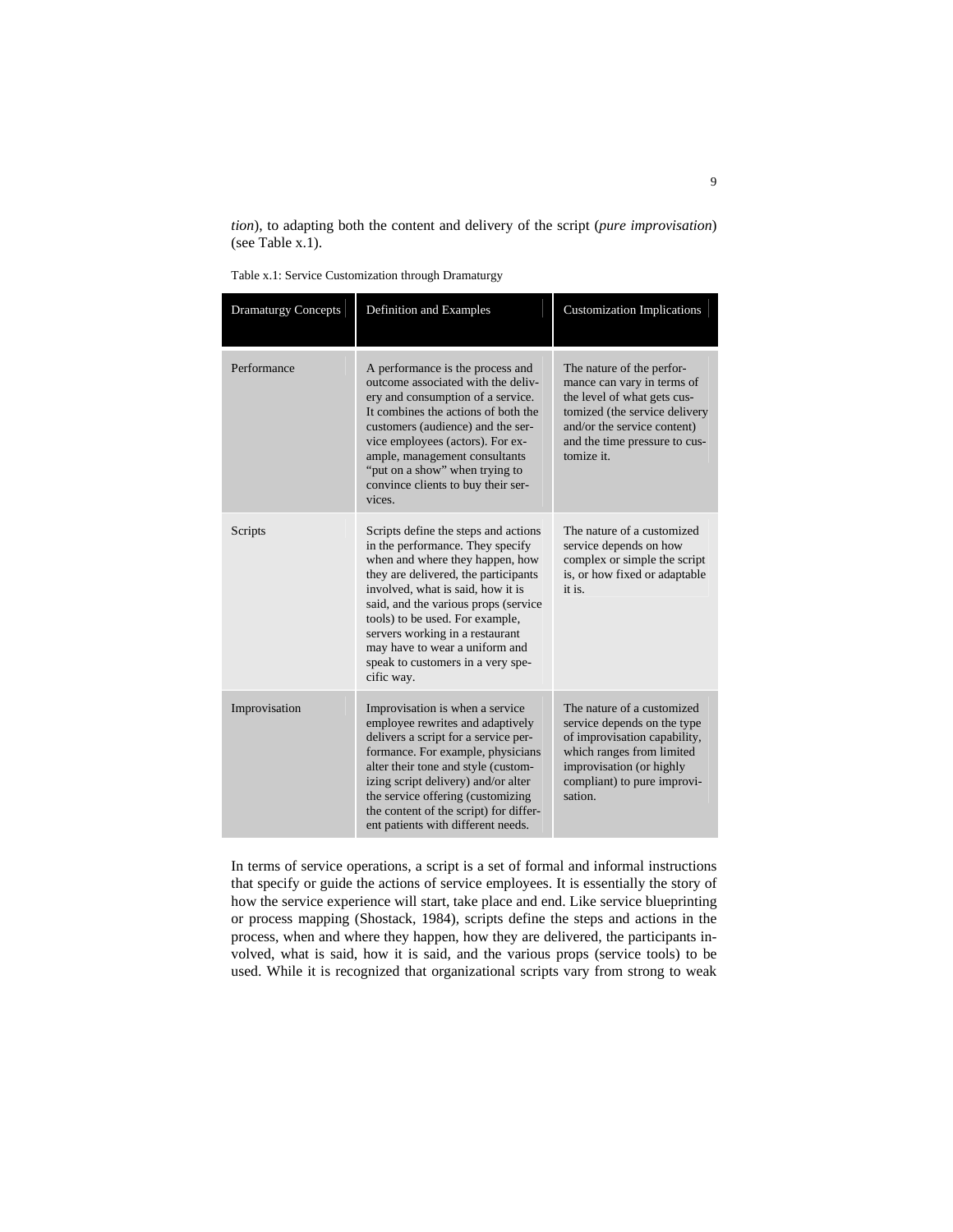(Gioia and Poole, 1984) depending on how precisely they seek to control and direct the steps and actions of a process, our dimensions of time pressure to customize and level of customization required, combine to create conditions requiring scripts that vary in terms of how *simple* or *complex* they are, and how *fixed* or *adaptable* they are.

If a script is simple, it consists of a small number of rules and instructions that focus largely on outcomes, rather than specifying in minute detail the way to achieve the outcomes. Complex scripts, on the other hand, consist of a large number of detailed rules and instructions that focus on defining all aspects of the how, the when, the who, and the what, for all of the service process activities. If a script is highly fixed, then the service organization strictly prohibits any deviation from the script. The service performance, both in terms of content and delivery, regardless of whether it is specified in a simple or complex way, must be closely adhered to. However, it is possible for scripts to be partly fixed, so that only the service content is fixed or only the service delivery is fixed, but not both. For example, when patients visit a laboratory testing service for blood tests and other specialized clinical tests, each service employee they engage with from the receptionist to the phlebotomist, will follow a relatively complex and fixed script concerning the clinical steps involved in taking, labeling and transporting the blood sample. However, the interpersonal communication elements of the service delivery (e.g. tone of voice, vocabulary and gestures) may vary to suit the age, gender and ethnicity of the patient. Conversely, if a script is highly adaptive, then employees with appropriate training and expertise are allowed to reactively and proactively adapt the service content and its delivery to suit the needs and expectations of the customer. They may be responding to customized needs that are predicted or unanticipated, and they may be trying to control and manipulate the customer to help ensure a successful performance outcome.

Delivering different types of scripts requires service employees to "act" in different ways, ranging from highly *limited improvisation* to *pure improvisation*. Each type of improvisation requires employees with certain service skills, and job specific experience and knowledge. Limited improvisation, for example, involves closely adhering to the predetermined rules, instructions, and standards that govern the delivery of a service. Service employees with limited improvisation capabilities will tend not to be "mavens", i.e. trusted experts who have problemsolving skills to deliver services in novel ways. Instead, employees with limited improvisation capabilities only "do things by the book", and are unwilling or unable to deviate from the script. As the need for more advanced forms of improvisation increases, so this requires employees who are both trained and allowed to rewrite and deliver the script for a service process.

A review by Moorman and Miner (1998) found that improvisation had both a content aspect and a temporal aspect, which were present in a range of organizational and social activities that included sports, management processes, firefighting, music, education, theater and health care. In terms of service performances, this means that improvisation involves what gets changed in a script (i.e. instructions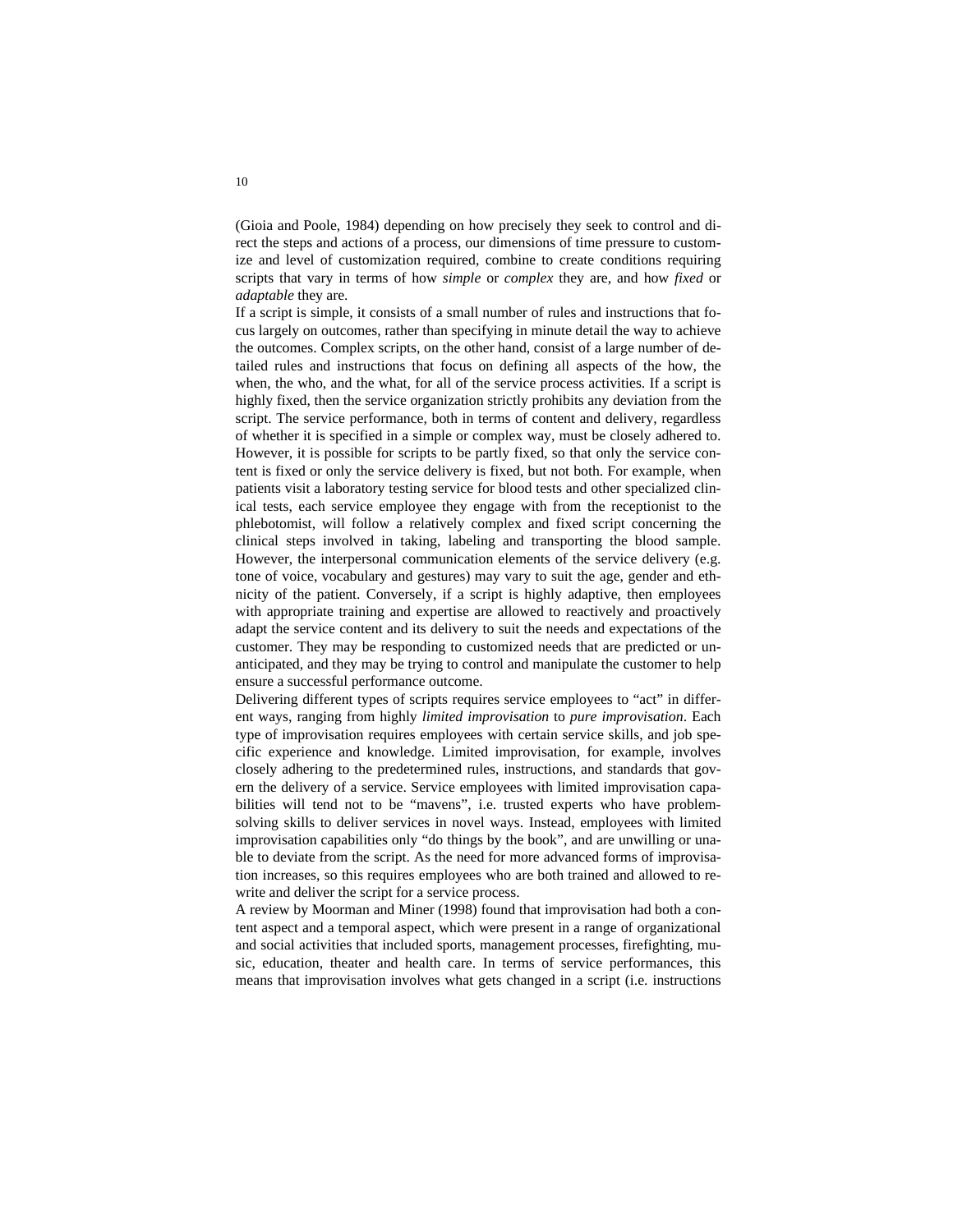concerning the service content, the service delivery, or both), and when that change happens. The greater the change in script content and the shorter the time gap between rewriting a script and delivering the new action, the greater the level of improvisational capability. When the content and delivery are simultaneously adapted, in a spontaneous and seamless manner, we call this the level of *pure improvisation*.

## **3 A Typology of Service Customization Configurations**

In this section we explain how the time pressure to customize and the level of customization required combine to produce different service customization configurations. To explore these combinations and the resulting configurations, we present a typology, based on a simplified matrix of time against level of customization. The scale for the time pressure to customize is either low (lots of time available relative to the type of customization required), or high (little or no time available relative to the customization required). Similarly the scale for the level of customization is either high (a radical customization involving a significant change in the content and/or delivery of the service) or low (little or no change in the content and/or delivery of the service). High-low combinations of these two dimensions give rise to our four ideal configurations (see Figure x.1).

#### *3.1 Embellished Customization*

The first customization configuration we consider occurs when both the time pressure to customize and the level of customization required are low. This creates a configuration that we call *embellished customization*, as it involves a performance that is rigid and highly planned, so as to deliver minor adaptations of a standardized service in an effective and efficient manner. This configuration does not offer any radical customization of the service content or its delivery. It represents the lowest level of customization in our typology. At best, service employees may fine-tune their interpersonal behavior so to deliver the service more efficiently and meet service targets. For example, consider telephone marketers and other similar call centre type support services. These conversation based performances are highly scripted to ensure service repeatability and reliability. What is spoken, how it is spoken, and the call handling time are all highly controlled and even "recorded for training purposes". There is little time pressure to adapt the service, as no significant customization of the service content and service delivery is allowed by the organization or expected by the customer. This configuration, and the call centers that exemplify it, represent a service customization that is so rational and scientific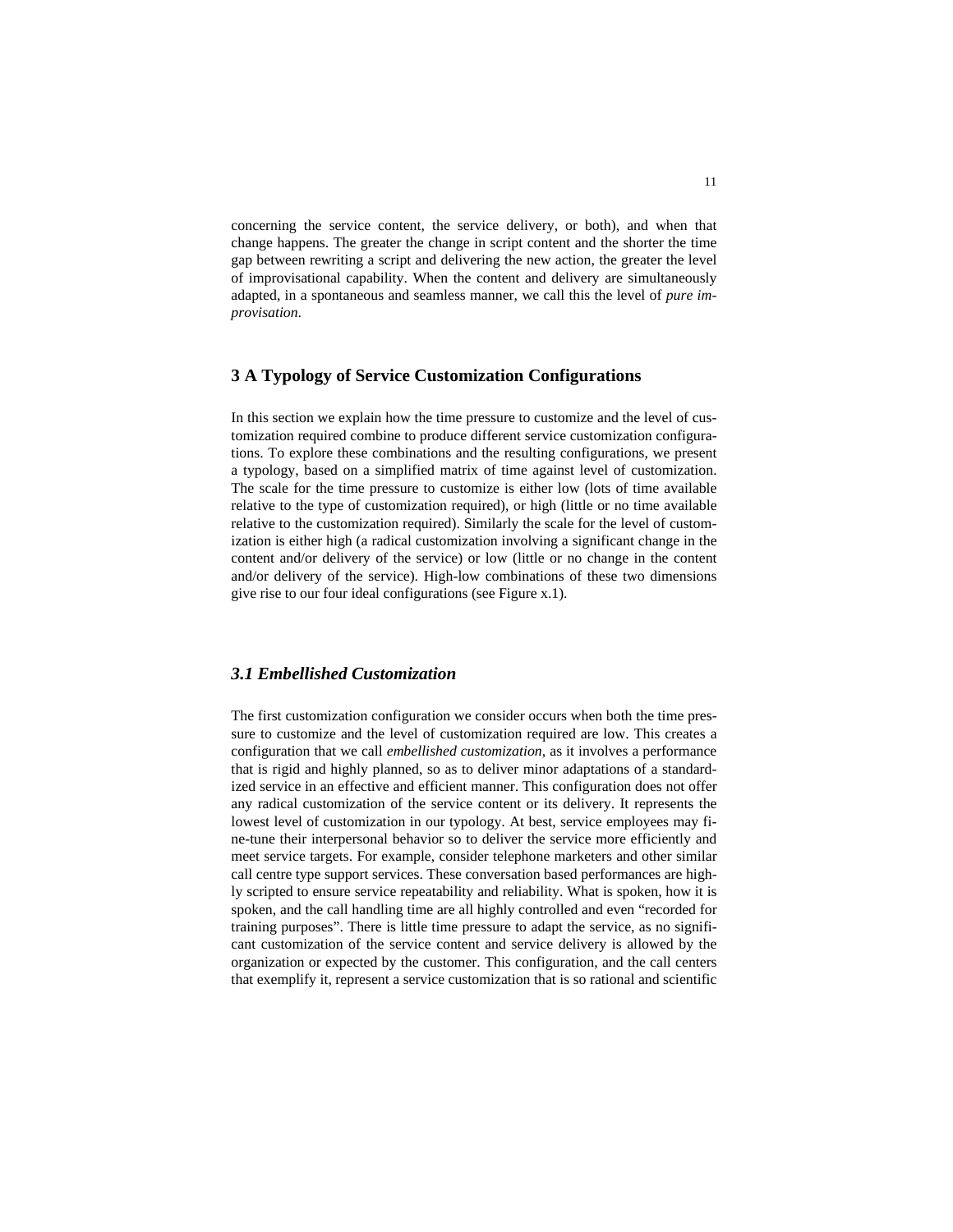in nature that it has been called the "Taylorisation of white-collar work' (Taylor and Bain, 1999: 109), after Frederick Taylor and his Principles of Scientific Man*agement* (Taylor, 1911).

|      | Low                                                                                                                                                        | High                                                                                                                                                               |
|------|------------------------------------------------------------------------------------------------------------------------------------------------------------|--------------------------------------------------------------------------------------------------------------------------------------------------------------------|
|      | <b>EMBELLISHED CUSTOMIZATION</b>                                                                                                                           | PREDETERMINED CUSTOMIZATION                                                                                                                                        |
| LOW  | Performances are rigid and highly planned,<br>offering relatively modest customization that<br>embellishes or incrementally adjusts a<br>standard service. | Performances are adaptable and<br>premeditated, offering significant<br>customization that is anticipated and<br>predetermined.                                    |
|      | Scripts are complex and fixed                                                                                                                              | Scripts are complex and adaptable.                                                                                                                                 |
|      | Limited improvisation as the focus is on<br>largely adhering to a predefired performance.<br>Example: Telephone marketers who deliver a                    | Formulaic improvisation that slowly and<br>substantially adjusts the content of the<br>performance.                                                                |
|      | standardized telescript in a standardized way.                                                                                                             | Example: Financial advisors who research and<br>tailor investment portfolios to client needs                                                                       |
|      | <b>PROMPT CUSTOMIZATION</b>                                                                                                                                | <b>INTUITIVE CUSTOMIZATION</b>                                                                                                                                     |
| High | Performances are highly rehearsed and<br>rapidly altered, offering relatively modest, but<br>fast customizations.                                          | Performances are highly spontaneous and<br>creative, offering customization that is<br>instantaneous and significant.                                              |
|      | Scripts are simple and fixed.                                                                                                                              | Scripts are simple and adaptable.                                                                                                                                  |
|      | Rehearsed improvisation that rapidly adjusts<br>the delivery of the service.                                                                               | Pure improvisation that instantaneously and<br>significantly adjusts the content and delivery                                                                      |
|      | Example: Restaurant servers who alter their                                                                                                                | of the service.                                                                                                                                                    |
|      | interpersonal behaviours for different<br>customers, but provide a standardized<br>offering.                                                               | Example: Paramedics who alter their<br>interpersonal behaviours and tailor<br>emergency medica procedures to suit<br>different patients with different care needs. |

Figure x.1: Typology of Service Customization Configurations

In line with Frederick Taylor's obsession with control, the performance delivered by embellished customization is based on scripts that are highly complex (i.e. lots of rules and instructions), and very fixed in nature (i.e. service employees are not allowed to re-write the script). The scripts are delivered by highly compliant service employees who are often physically disconnected from or not visible to the customer (i.e. they are back stage). This form of script delivery involves *limited improvisation* with this configuration, as employees (and sometimes the customers as well) are required to adhere to a detailed set of process instructions, rules, and standards. The service employees are selected and trained to deliver a standard "act" that limits the service content, and how it is delivered, to the rules specified in the script. Employees must follow the script to maintain process reliability and efficiency, and will use and be controlled by technologies and systems that help and constrain them to deliver the performance in a predefined way.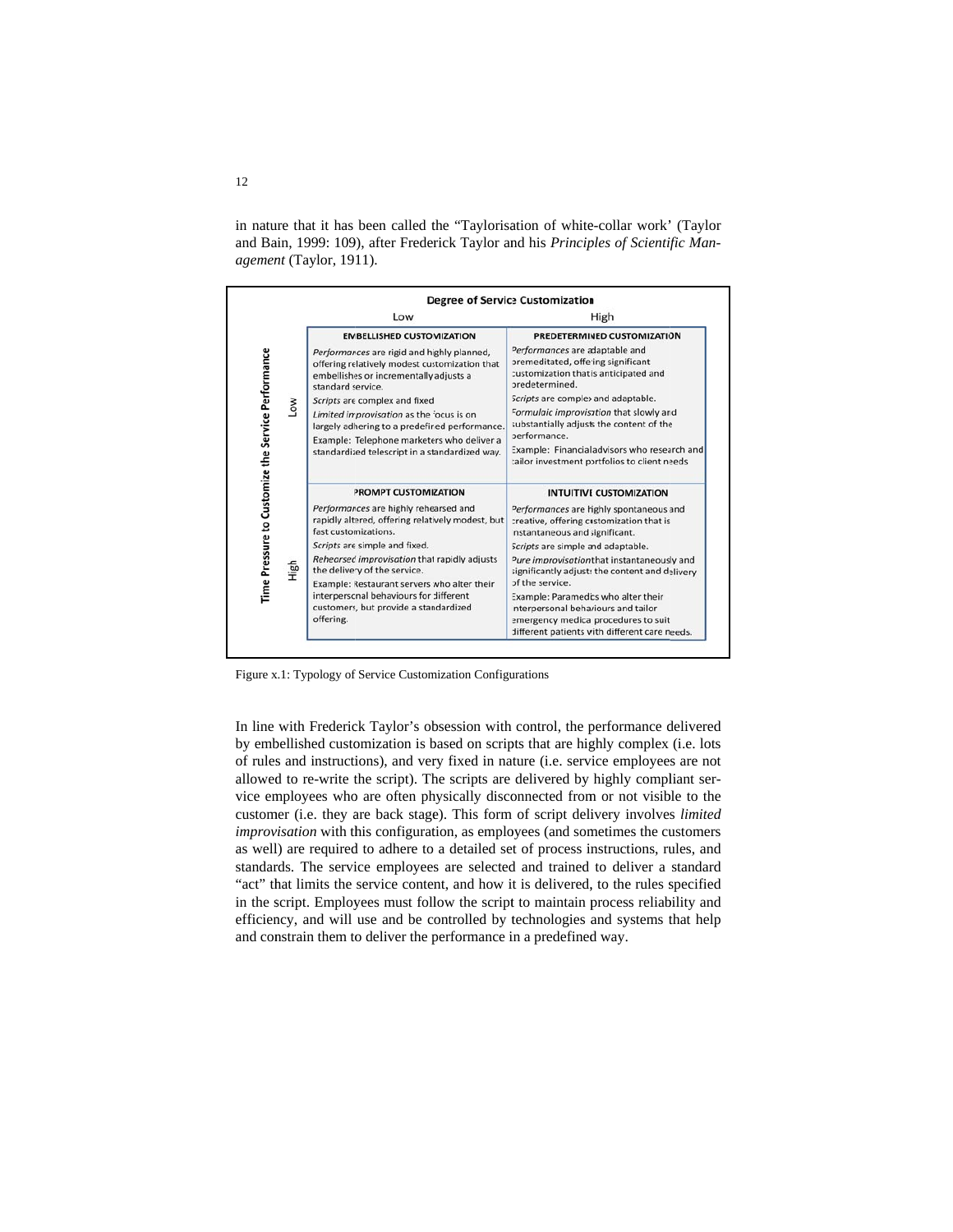## *3.2 Predetermined Customization*

The second service customization configuration in our typology occurs when the time pressure to customize is low, and the level of customization required is high. We refer to this configuration as *predetermined customization*, because this combination of dimensions operationally suits a performance that involves significant customization of the service content, for anticipated or premeditated needs. For example, consider the service customization delivered by independent financial advisors in the UK. They are regulated by the Financial Services Authority (FSA), an independent non-governmental body that aims to ensure that they are appropriately trained and accredited to conduct their business with customers in a specific way. The advisors closely follow a complex script that is modularly adaptable, so as to suit the needs of different clients with varying financial circumstances. Thus, the delivery of the service is highly controlled and standardized, and the final content of the core service, the financial product options that are offered, will be customized according to the rules and regulations defined by the script.

To deliver this form of service customization requires what we call a *formulaic improvisation* capability, whereby the service provider has a relative wealth of time to adapt and compile the service content, to suit the needs of the customer. The customization is formulaic as the change in service content can be predetermined and formulated into a set of service options. For example, once independent financial advisors have collected information about the circumstances and needs of their clients, they typically have a significant amount of time to research and then formulate a set of financial product options that suit those needs and circumstances. Formulaic improvisation occurs because there is the abundance of time to determine needs and then to devise the content of the core service offering (e.g. the financial products), while the complex and controlling nature of the scripts limit any radical customization of the service delivery itself (e.g. how the financial advisor determines the needs of the customer).

#### *3.3 Prompt Customization*

The third service customization configuration we propose occurs when the time pressure to customize is high and the level of customization required is low. We refer to this as *prompt customization*, as it involves rapidly customizing interpersonal behavior to adapt a service in prompt fashion. This form of customization occurs because there is a high level of employee-customer engagement and significant process visibility (i.e. the service delivery employees are largely on the frontstage), which together increase the expectation of customers that they be treated as individuals. However, in this configuration, customers typically understand that the content of the core service is relatively standardized. For example, casual din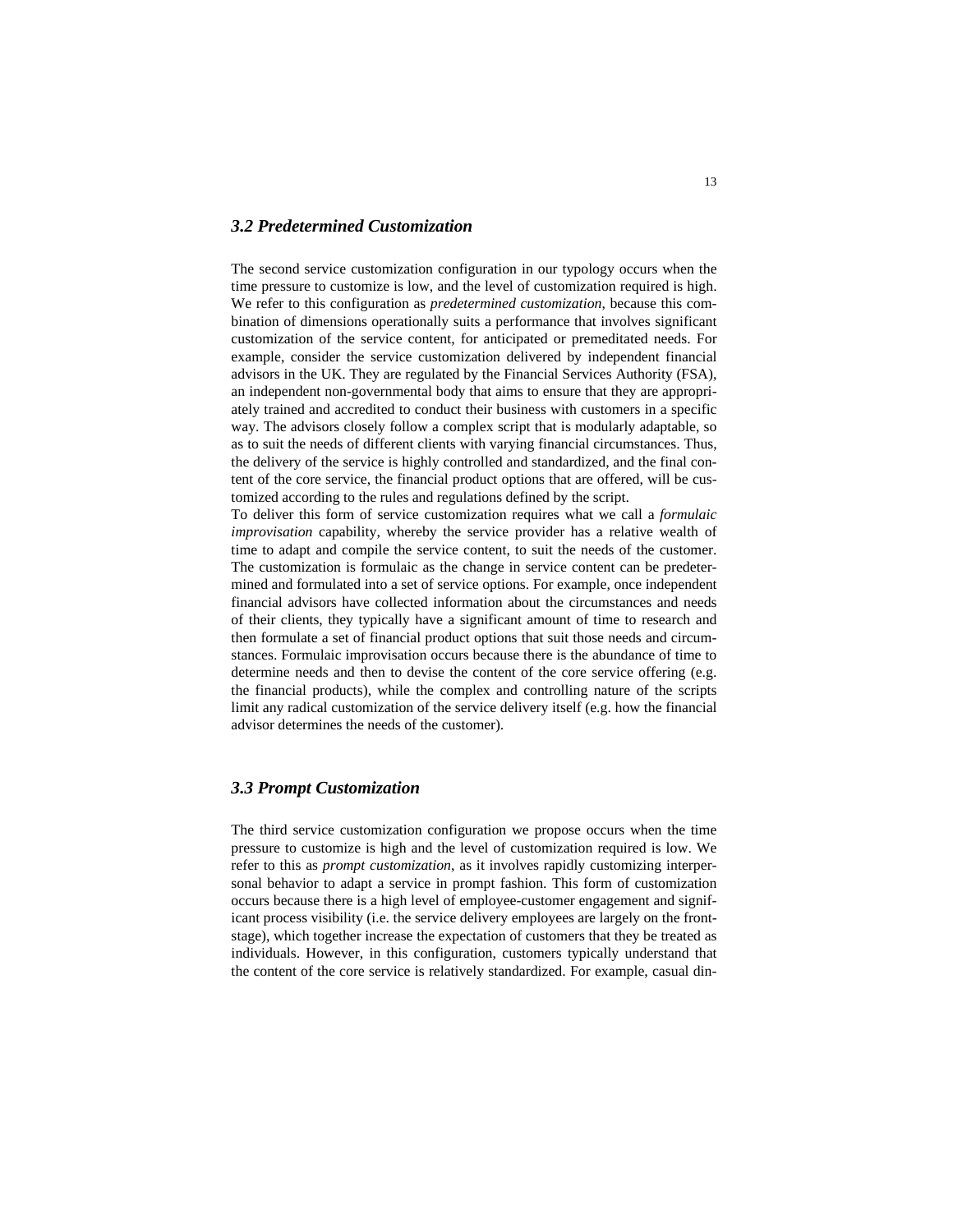ing restaurant chains such as Pizza Hut, Denny's or the International House of Pancakes, have relatively standardized, but modular menus that allow incremental levels of customization for customers who typically want and appreciate this level and type of service content variety. However, as these types of restaurants tend to compete by emphasizing the delivery aspect of their service, the different types of customer that frequent these restaurants share the expectation that they will be greeted, served, and sometimes even entertained by a service performance that suits their needs.

To provide this prompt form of service customization requires employees to quickly and incrementally adapt and use existing and highly familiar knowledge and resources, to deliver the personalized service. We call this *rehearsed improvisation* as it involves employees training and practicing how to act out a simple and fixed script. The script is simple in that the number of rules and instructions is relatively small and largely focused on service delivery outcomes, as opposed to detailing how every service activity should be performed. The script is fixed in that these simple, outcome-based rules must be closely adhered to. Thus, training is given to employees to ensure that they have the diversity of repertoires necessary to recognize, adaptively engage with, and deliver a customized service experience to different types of customers.

#### *3.4 Intuitive Customization*

The final service customization configuration, which we refer to as *intuitive customization, occurs when the time pressure to customize is high and the degree of* service customization required is also high. While service organizations conforming to any of our proposed configurations will engage in some form of experience that creates an emotional connection with customers (Pullman and Gross, 2004), this final configuration focuses on using dramaturgy to create highly personalized connections with customers. Intuitive customization goes beyond carefully reformulating the core content of a service, or rapidly providing an incremental adaptation in the interpersonal delivery. It offers a highly enhanced form of service customization that aims to create memorable and positive impressions for customers. This configuration uses dramaturgy to make customers feel as if they have truly "experienced" a customized service, rather than consumed it.

To effectively engage with and learn from customers, service employees for this configuration must be able to perform tasks and manage the service encounter, with high levels of flexibility and effective attendance. This involves using highly adaptive scripts, which afford the service employees the freedom to tailor the content and delivery of a service to specific customer needs. The scripts are also simple in that they consist of a small number of simple rules that largely govern the desired output of service (e.g. employees at Disney resort hotels are simply charged with making dreams come true), as opposed to detailing how every little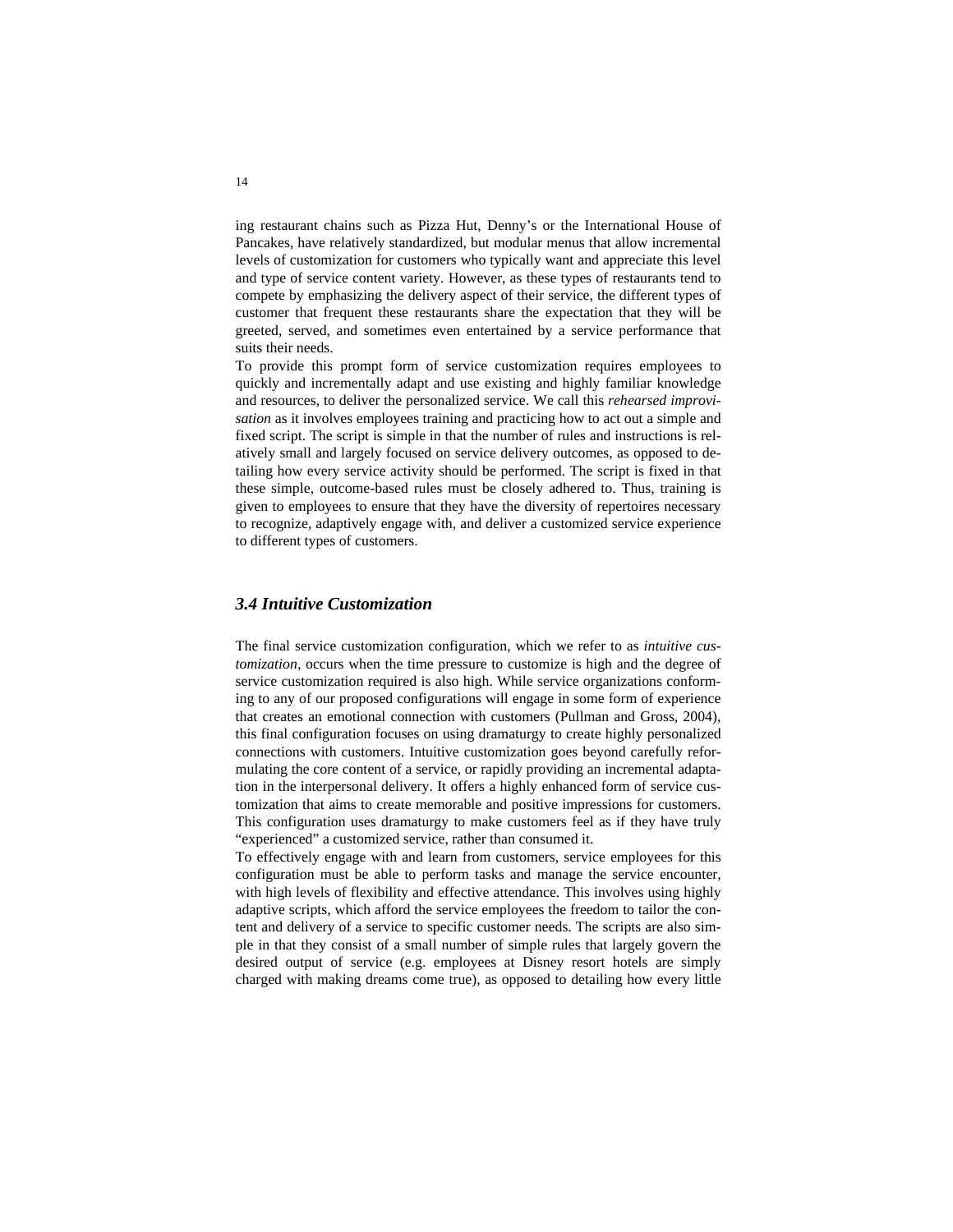action and task should be performed during the service. This script simplicity avoids cognitively overloading service employees, helping them to interpret the needs of different customers and situations, and then use their experience and skills to try to exceed their expectations.

To deliver such highly adaptive scripts requires what we call a *pure improvisation* capability. As defined earlier in this paper, improvisation is a capability that allows service employees to rewrite and deliver the script for a service process; it concerns what gets changed in a script, and when that change happens. The greater the change in script content, and the shorter the time gap between rewriting a script and delivering its content, the purer the improvisational performance. Studies of improvisation in organizations argue that this capability involves "intuition guiding action in a spontaneous way" (Crossan and Sorrenti, 1997: 156), as well as "a large skill repertoire, the ability to do a quick study, trust in intuitions, and sophistication in cutting losses" (Weick, 2001: 352). Thus, pure improvisation is not about undertaking pre-planning that tries to anticipate every service need and situation; it is a reactive and instinctive capability that senses the actions and reactions of customers, and then in real time, simultaneously adapts both the content of the service and how it is delivered, so as to satisfy the needs of customers.

Emergency service providers such as paramedics and the pre-hospital medical and trauma care they provide, exemplify this type of configuration. These service providers have the expertise and training to rapidly diagnose, treat, and transport a vast diversity of patient types, with an equally vast diversity of disorders and care needs. Sometimes the situations faced by paramedics, and other similar service professionals such as firefighters, are so unusual and unfamiliar, that it feels like "vu jade-the opposite of deja vu: I've never been here before, I have no idea where I am, and I have no idea who can help me" (Weick, 1993: 633-634). In such situations the successful customization of the service involves performances whereby the actors (e.g. the emergency professionals) learn and act on the spot, so that the composition and delivery of unique life saving scripts is a seamless and just-intime act.

#### **4 Discussion and Implications**

We believe that this Chapter offers two core contributions to research on the mass customization of services, which will prompt future empirical research to test the role of scripts and improvisation in customizing the service encounter. First, by introducing and using dramaturgy, we present a novel and appropriate approach for envisaging and studying the two options that service employees have for customizing a service encounter: interpersonal adaptive behavior and service-offering adaptive behavior (Gwinner et al., 2005). To do this, we focus on the design of the service encounter (i.e. scripts), and on the training and delivery capabilities (i.e. improvisation) required. These concepts provide a novel and useful approach for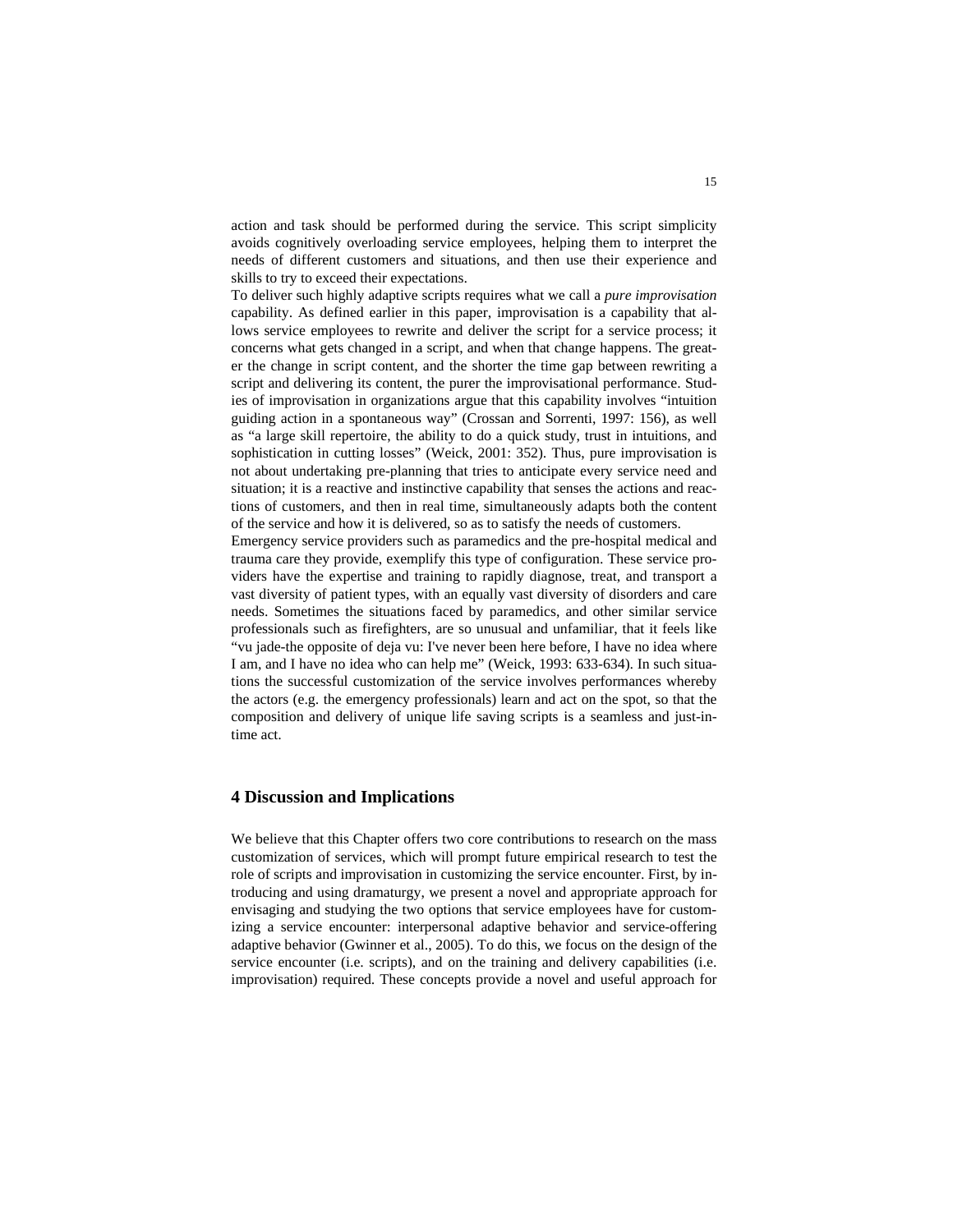facilitating future operations management research on how service performances may be customized to suit the tastes of different customers, both locally and globally.

Our second core contribution is the typology and its descriptive, explanatory and predictive insights. Existing service typologies use customization combined with the degree of customer contact as one dimension and the degree of process labor intensity as the other dimension (Chase, 1981; Schmenner, 1995, 2004). Our typology offers two different customization specific dimensions, the relative time pressure to customize, and the degree of customization required, to reveal how the reveal how the speed and magnitude of the desired customization will affect the "performance" of the service encounter. The descriptions of each of the service customization configurations in our typology help to explain how the design and delivery of these encounters can vary for different customization dimensions. As we suggest in the next section when we discuss the implications of this typology, the configuration descriptions also provide a basis for developing and testing specific predictions about which service customization configurations will be successful under a particular set of circumstances, and for testing which combination of scripts and improvisation options would be most effective under a particular set of circumstances. In sum, like typologies in general, ours provides a framework for other researchers to test how our proposed configurations and their variations might influence service performance. We now discuss three implications of these contributions that have relevance for both academic research and management practice concerned with the customization of service operations.

#### *4.1 Configuration Fit*

In line with prior service management research on strategic fit and focus (e.g. Schmenner, 1986, 2004; Staughton and Williams, 1994), we suggest that those organizations that ensure that their individual processes are focused on one service customization configuration are likely to be more effective than those service organizations that use multiple configurations at the same time, or a hybrid of multiple configurations. This we suggest is largely because there are risks and tradeoffs in trying to be configurationally ambidextrous. However, while this notion of focused operations is consistent with Skinner's (1974) seminal work on the issue, most of the work that supports this view is based on firms operating in relatively stable environments (e.g. Stobaugh and Telesio, 1983; Hayes and Clark, 1985). Consequently, others have argued that in more dynamic environments organizations should be less focused or specialized, as this helps them to quickly shift or adapt their operations in line with changes in their environment (see Mukherjee, Mitchell and Talbot, 2000).

Thus, our typology and its configurations provide a theoretical basis for studying strategic fit issues in service customization. Researchers can empirically examine

16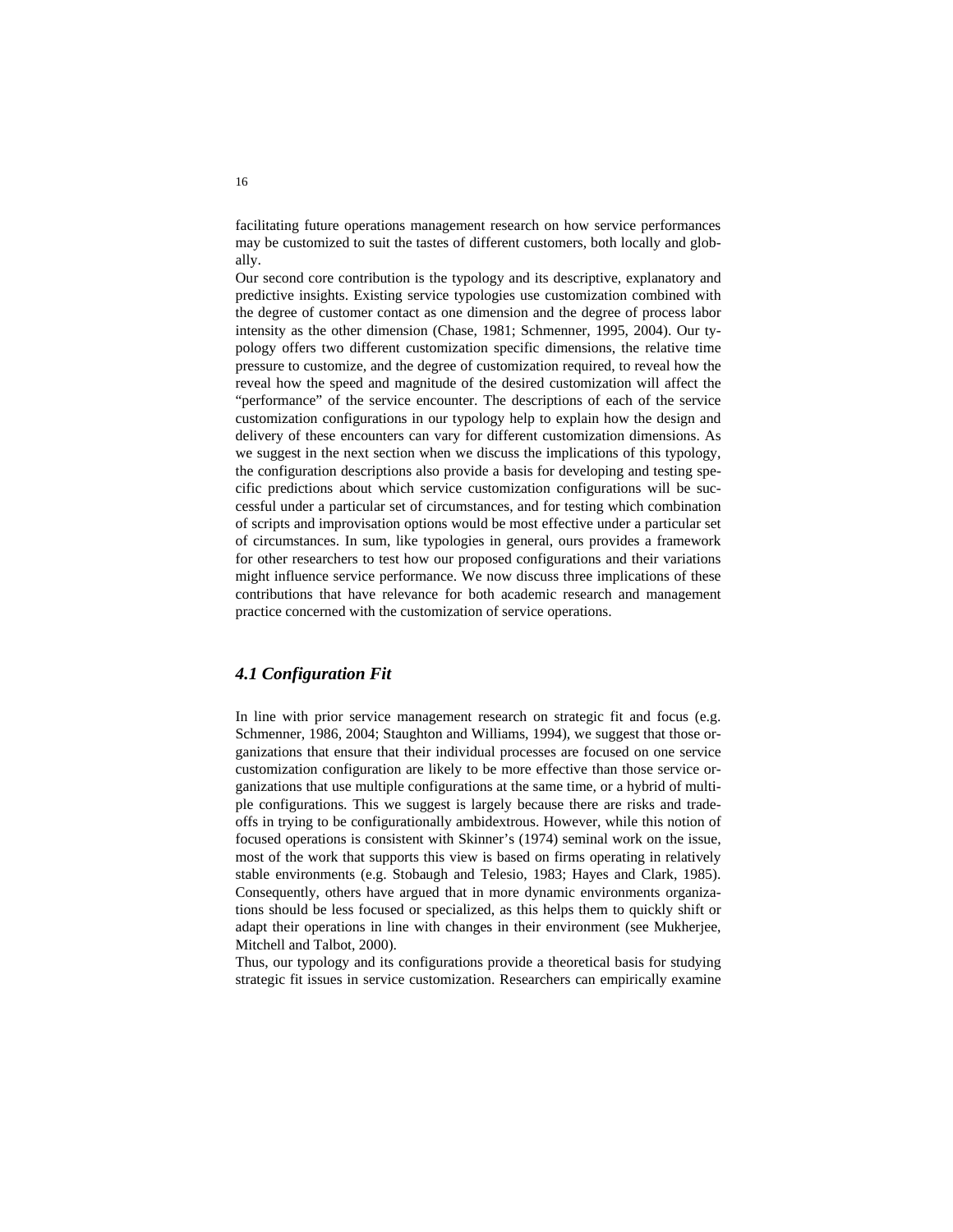the fit of each configuration, within its external context, through the use of the customization dimensions that we suggest define and support each customization configuration. Researchers can also investigate internal fit by studying the consistency between the types of scripts and improvisation capabilities proposed for each configuration, as well as their consistency with variations in the two other dramaturgy elements: participants and physical setting.

### *4.2 The Lure of the Diagonal*

Typologies of service strategies in general (e.g. Schmenner, 1986, 2004), productprocess strategies (Hayes and Wheelwright, 1979), and corporate strategies (e.g. Porter 1980), all suggest that competitive forces compel firms to focus on attaining the extreme configurations available. The perception is that these extreme configurations offer the greatest potential for high performance relative to the other intermediate configuration options available, because they provide the greatest focus on either lowering costs or adding value. In our typology these extreme configurations represent a diagonal between the top-left quadrant (i.e., the no frills customization -*embellishment*) and the bottom-right quadrant (i.e., premium experiential customization - *intuitive*). The lure of this diagonal and its perceived performance returns provide an interesting proposition for empirical validation. One approach for doing this would be to identify service organizations in different industry contexts that conform to each of the configurations, and then to assess customer perceptions of service quality. This approach would acknowledge that even though the potential for greater effectiveness may be on this diagonal, the best configuration will depend on the characteristics of the service industry and its offering and location in the world.

### *4.3 Global Services and Customizing the Performance*

Our Chapter also has implications for understanding how service organizations should operate globally and address different cultural segments. In particular our focus on the service encounter as a theatrical performance provides a basis for investigating the customization strategies that service managers might implement to address the different preferences for service customization that exist in different countries.

Prior research on service differentiation strategies for global markets can be simply divided into two camps (see Pullman et al., 2002). There is the view that global service organizations should not design processes that are significantly adapted for different markets and neither should a global service model seek to significantly customize the content or delivery of the offerings (Heskett, 1987). Instead service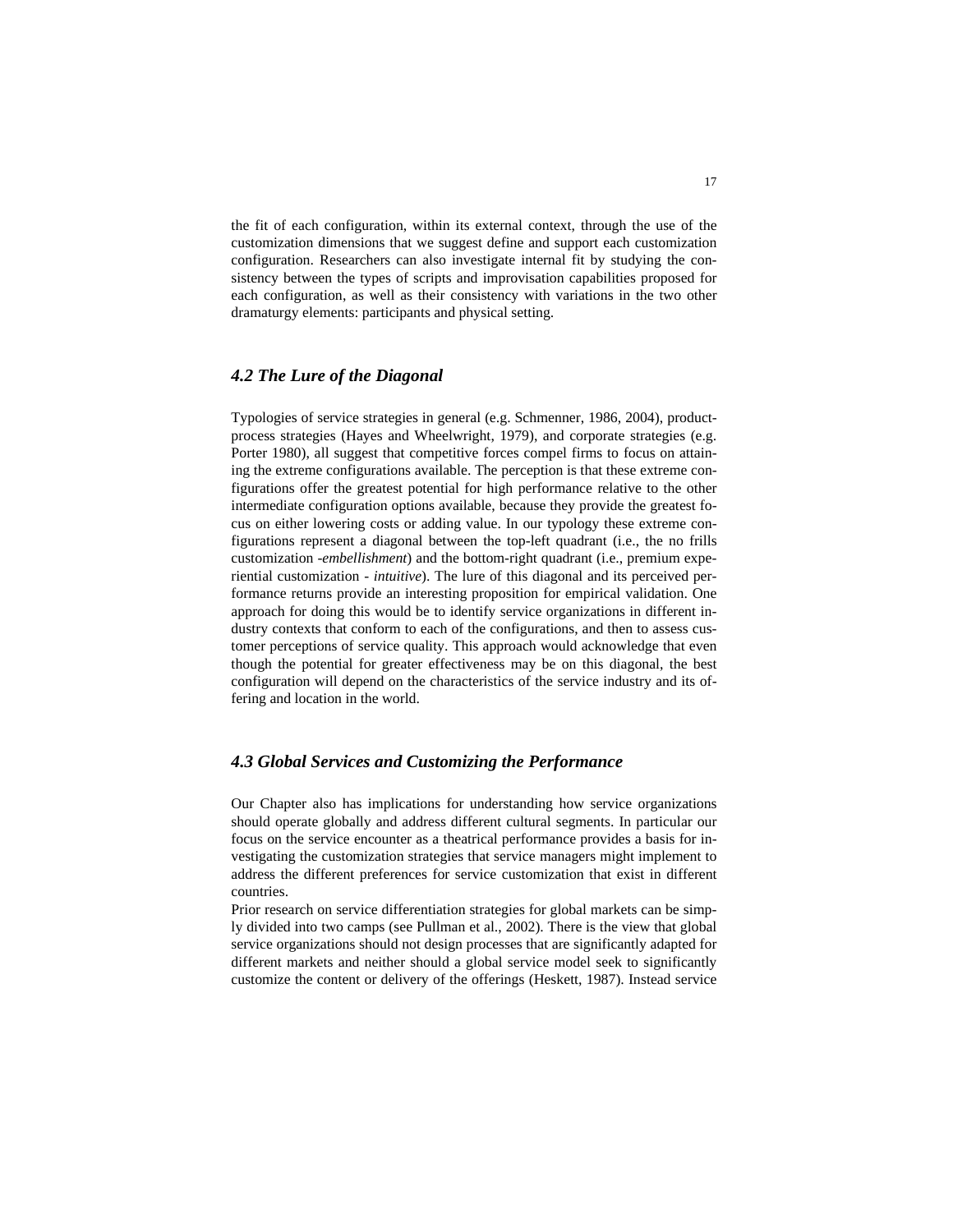organizations should develop internationally strong brands and rely on the appeal and familiarity of the global service, to create a force that will eventually overcome any service-cultural preference misfit that might exist. For example, McDonald's have successfully transferred their service operations model around the world, with limited adaptation of its content and delivery (Pullman et al., 2001). When this service strategy is both appropriate and possible, we suggest that it will involve service encounters based on our embellished configuration. This configuration offers process design characteristics (i.e. complex and fixed scripts), and process delivery capabilities (i.e. limited improvisation), that are consistent with the aim of largely maintaining a relatively standardized service offering. This approach to customization is so limited that it offers a people-based and service encounter approach to achieving global service operations that complements the "service factory" (Levitt, 1972) and "industrialized intimacy" (Kolesar, Van Ryzin and Cutler, 1998) models, both of which have typically relied on using information systems to track a customer's history and preferences for personalizing limited aspects of the service (Pullman et al., 2001).

The second major view of service differentiation strategies for global markets is that certain markets have cultural expectations that will require managers to customize and operate services that suit these needs (Mathe and Perras, 1994). If such service customization involves significant adaptation of the service content, then this will require the complex and adaptable scripts and formulaic improvisation that define our predetermined customization. If a regional context requires a service to be customized primarily in terms of its delivery, then this would involve the simple and fixed scripts that characterize prompt customization. And if the expectations are such that both the content and delivery of the service must be radically altered on a regular basis, then this would suit the scripts (simple and adaptable), and the pure improvisation that define intuitive service customization.

#### **5 Conclusion**

Although mass customization has captured the attention of academics and business leaders for nearly 25 years, prior operations management research on this topic has tended to overlook how mass customization might function in service organizations. As service organizations represent a growing segment of the overall business sector, and are becomingly increasingly globalized, we believe that it is important to identify and examine the operational configurations necessary for delivering different types of service customization. Introducing ideas from dramaturgy and from service marketing, this Chapter provides a novel and powerful typology for conceptualizing and studying the diversity and design of customization in service organizations. We believe the dimensions of the typology, and the resulting performance configurations and their defining scripts and improvisation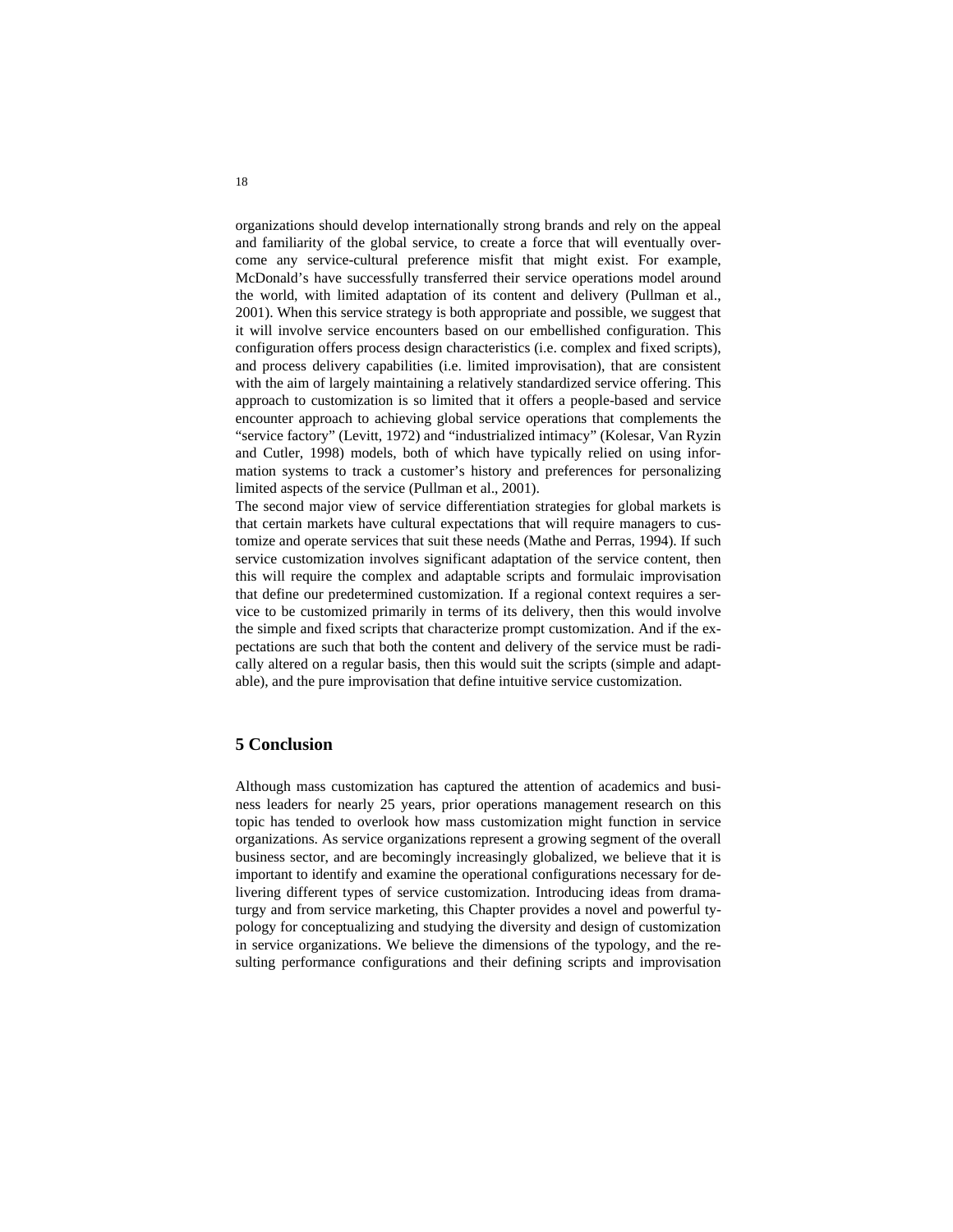capabilities, provide descriptive, explanatory and predictive contributions that will have significant theoretical and practical impact.

## **References**

- Akkermans H, Baida Z, Gordijn J, Peña N, Altuna A, Laresgoiti I (2004) Value webs: using ontologies to bundle real-world services. IEEE Intelligent Systems 19:57-66
- Ansari A, Mela CF (2003) E-customization. J of Marketing Research 40:131-145
- Bettencourt LA, Gwinner K (1996) Customization of the service experience: the role of the frontline employee. International J of Service Industry Management 7:3-20
- Booms BH, Bitner MJ (1981) Marketing strategies and organization structures for service firms. In: Donnelly J, George W (Eds.) Marketing of Services. American Marketing Association, Chicago
- Bozarth C, McDermott C (1998) Configurations in manufacturing strategy: a review and directions for future research. J of Operations Management 16:427-439
- Chase RB (1981) The customer contact approach to services: theoretical bases and practical extensions. Operations Res 29:698–706
- Chase RB, Erikson WJ (1987) The service factory. The Academy of Management Executive 2:191-196
- Chen J, Hao Y (2007) Outsourcing for achieving mass customization in service operations: lessons from the "smaller kitchen" in Chinese catering services. Proceedings of WiCom, 21-25 Sept. Shanghai, China
- Clark T (1990) International marketing and national character: a review and proposal for an integrative theory. J of Marketing 54:66-79
- Clark T, Mangham I (2004) From dramaturgy to theatre as technology: the case of corporate theatre. J of Management Studies 41:37- 59
- Crossan M, Cunha MP, Dusya V, Cunha J (2005) Time and organizational improvisation. Academy of Management Rev 30:129-145
- Crossan M, Sorrenti M (1997) Making sense of improvisation. Advances in Strategic Management 14:155–180
- Da Silveira GJC, Borenstein D, Fogliatto FS (2001) Mass customization: Literature review and research directions. International J of Production Economics 72:1-13

Day GS, Montgomery DB (1999) Charting new directions for marketing. J of Marketing 63:3-13 Dewar RD, Dutton JE (1986) The adoption of radical and incremental innovations: an empirical analysis. Management Science 32:1422–33

- Dunthu N, Yoo B (1998) Cultural influences on service quality expectations. J of Service Res 1:178-186
- Duray R (2002) Mass customization origins: mass or custom manufacturing? International J of Operations and Production Management 22:314–329
- Essen A (2008) Balancing standardisation and customisation in the public elderly care setting. International J of Mass Customisation 2:324-340
- Fogliatto FS, da Silveira GJC, Royer R (2003) Flexibility-driven index for measuring mass customization feasibility on industrialized products. International J of Production Res 41:1811- 1829
- Gardner WL (1992) Lessons in organizational dramaturgy: the art of impression management. Organizational Dynamics 21:33 -46
- Gioia DA, Poole PP (1984) Scripts in organizational behavior. Academy of Management Rev 9:449-459
- Goffman E (1999) The Presentation of Self in Everyday Life. Peter Smith Pub. Inc., New York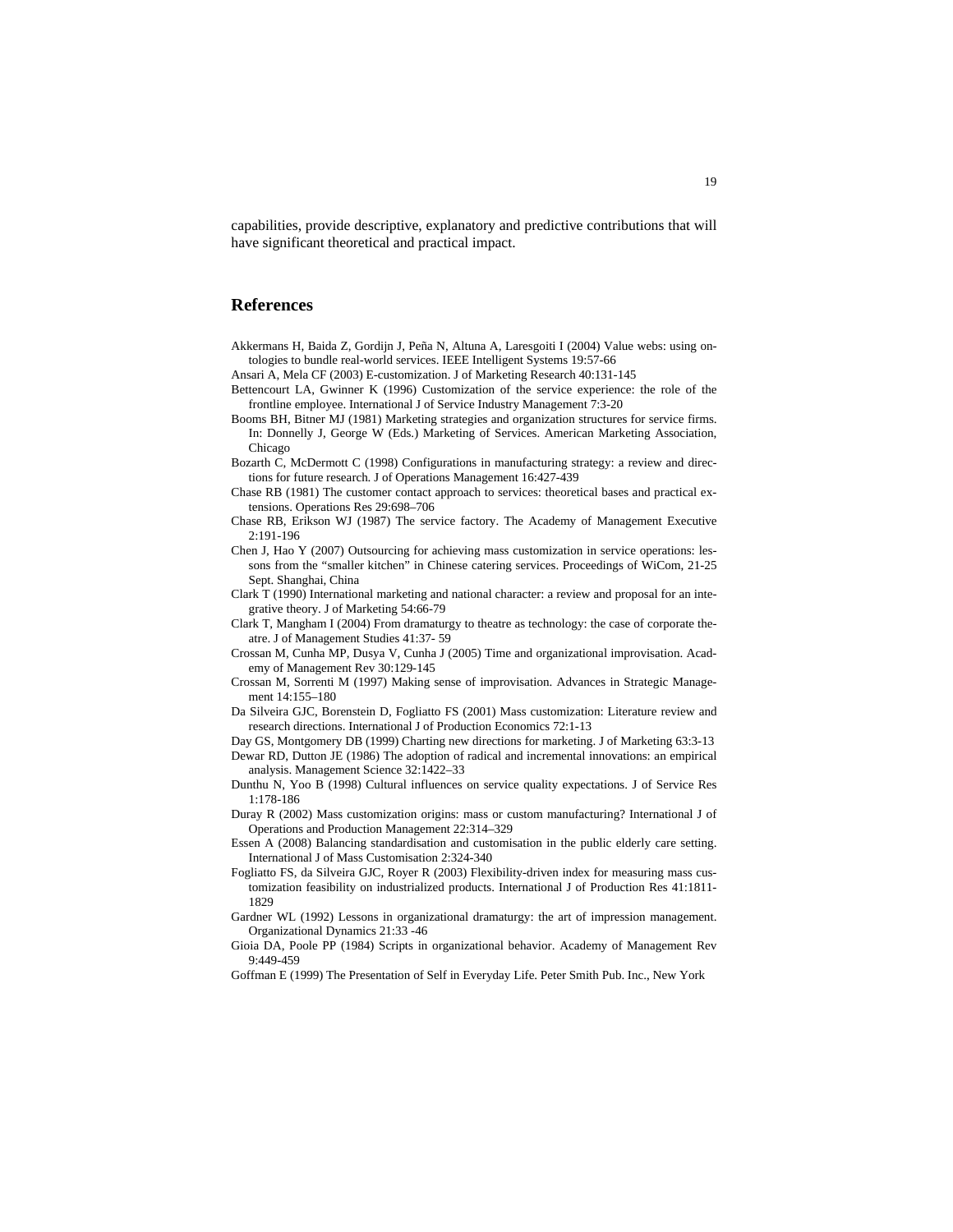- Grove SJ, Fisk RP (1983) The dramaturgy of services exchange: an analytical framework for services marketing. In: Berry LL, Shostack GL, Upah GD (Eds) Emerging Perspectives on Services Marketing. American Marketing Association, Chicago
- Grove SJ, Fisk RP (1997) The impact of other customers on service experiences: a critical incident examination of 'getting along'. J of Retailing 73:63- 65
- Grove SJ, Fisk RP, John J (2000) Services as theatre: guidelines and implications. In: Swartz TA, Iacobucci D (Eds.) Handbook of Services Marketing and Management. Sage Publications, Thousand Oaks
- Grove SJ, Fisk RP, Laforge M (2004) Developing the impression management skills of the service worker: an application of Stanislavsky's principles in a services context. Service Industries J 24:1-14
- Gwinner KP, Bitner MJ, Brown SW, Kumar A (2005) Service customization through employee adaptiveness. J of Service Res 8:131-148
- Haahti A (2003) Theory of relationship cultivation: a point of view to design of experience. J of Bus and Management 9:303-321
- Hayes R, Kim BC (1985) Explaining observed productivity differentials between plants: implications for operations research. Interfaces, 15:3-14
- Hayes R, Wheelwright S (1979) Link manufacturing process and product life cycles. Harv Bus Rev 57:133–140
- Heskett JL (1987) Lessons in the service sector. Harv Bus Rev 65:118–126
- Hochschild A (1983) The Managed Heart: Commercialization of Human Feeling. University of California Press, Berkeley
- Hofer CW (1975) Toward a contingency theory of business strategy. Academy of Management J 18:784–810
- Jiao J, Ma Q, Tseng MM (2003) Towards high value-added products and services: mass customization and beyond. Technovation 23:809-821
- Johnston R (2005) Service operations management: return to roots. International J of Operations and Production Management 25:1278-1297
- Kellogg DL, Nie W (1995) A framework for strategic service management. J of Operations Management. 13:323-337
- Kotler P (1973) Atmospherics as a marketing tool. J of Retailing 49:48-64
- Levitt T (1972) Production line approach to service. Harv Bus Rev 50:41–52
- Lovelock C (1984) Services Marketing. Prentice-Hall, Englewood Cliffs
- Mathe H, Perras C (1994) Successful global strategies for service companies. Long Range Planning, 27:36–49
- McCarthy IP (1995) Manufacturing classification: lessons from organizational systematic and biological taxonomy. Integr Manufacturing Systems 6:37–49
- McCarthy IP (2004a) Manufacturing strategy understanding the fitness landscape. International J of Operations and Production Management 24:124-150.
- McCarthy IP (2004b) The what, why and how of mass customization. Production Planning and Control 15:347-351
- McDermott CM, O'Connor GC (2002) Managing radical innovation: an overview of emergent strategy issues. J of Product Innovation Management 19:424–38
- Meyer MH, DeTore A (2001) Perspective: creating a platform-based approach for developing new services. J of Product Innovation Management 18:188-204
- Moorman C, Miner AS (1998) Organizational improvisation and organizational memory. Academy of Management Rev 23:698-723
- Peppers D, Rogers M (1999) Don't put customer relationships on hold. Sales and Marketing Management 151:26-8
- Peters L, Saidin H (2000) It and the mass customization of services: the challenge of implementation. International J of Information Management 20:103-119
- Pine BJ, Gilmore JH (1998) Welcome to the experience economy. Harv Bus Rev 76: 97-105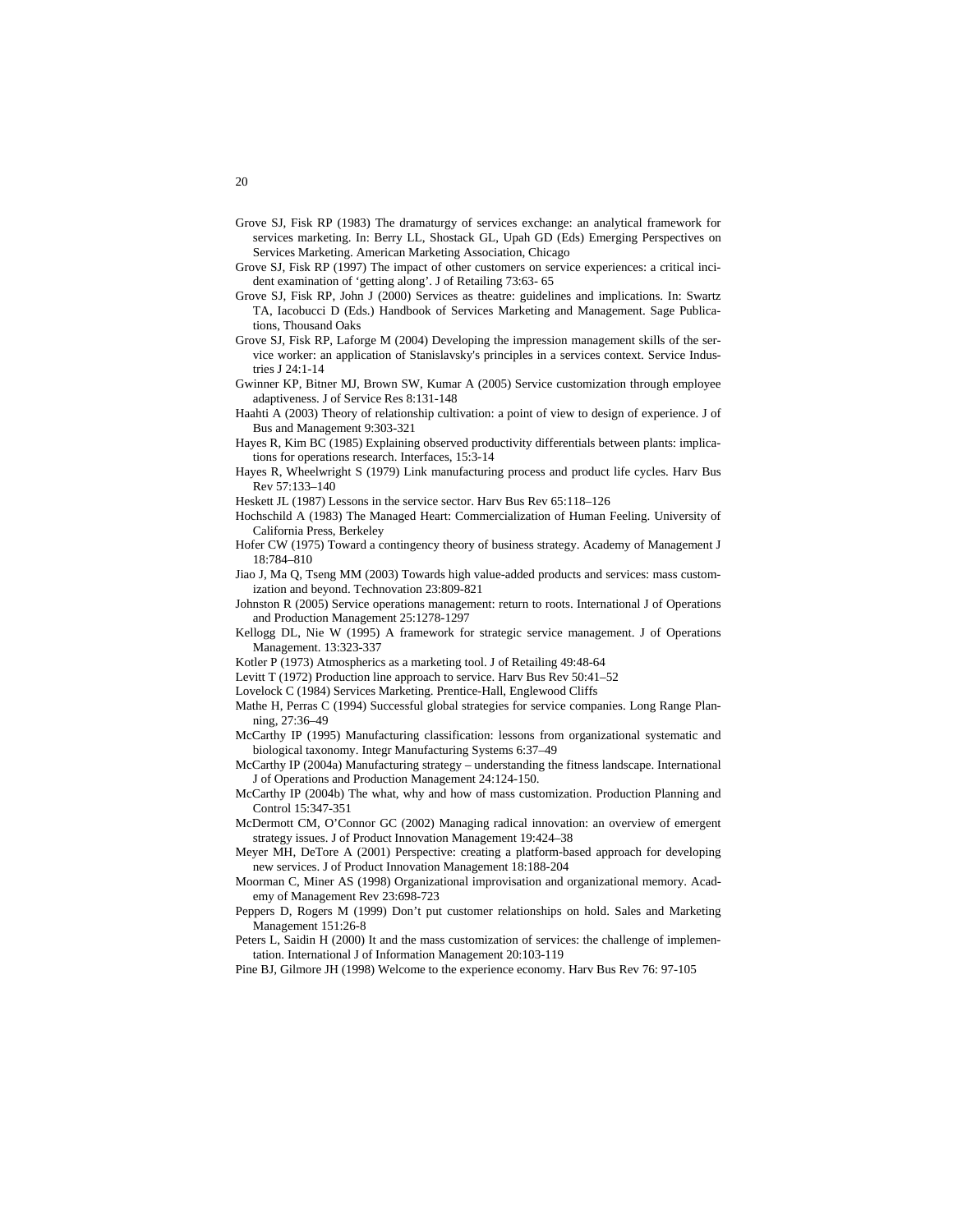Pine BJ, Gilmore JH (1999) The Experience Economy: Work Is Theatre and Every Business a Stage. Harvard Business School Press, Harvard

Porter ME (1980) Competitive Strategy. The Free Press, New York

- Pullman ME, Gross MA (2004) Ability of experience design elements to elicit emotions and loyalty behaviors. Decision Sciences 35:551-578
- Pullman ME, Moore WL, Wardell DG (2002) A comparison of quality function deployment and conjoint analysis in new product design. The J of Product Innovation Management 19:354- 364
- Pullman ME, Verma R, Goodale JC (2001) Service design and operations strategy formulation in multicultural markets. J of Operations Management 19:239-254
- Ritti RR, Silver JH (1986) Early processes of institutionalization: the dramaturgy of exchange in interorganizational relations. Administrative Science Quarterly 31:25-39
- Roth AV, Menor LJ (2003) Insights into service operations management: a research agenda. Production and Operations Management 12:145-164
- Salvador F, Rungtusanatham M, Forza C (2004) Supply-chain configurations for mass customization. Production Planning and Control 15:381-397
- Schlesinger L, Heskett J (1992) De-industrializing the service sector: a new model for service firms. In: Swartz T, Bowen D, Brown S (eds) Advances in Services Marketing and Management, vol.1. JAI Press, Greenwich
- Schmenner RW (1986) How can service businesses survive and prosper? Sloan Management Rev 27:21 – 32
- Schmenner RW (1995) Service Operations Management. Prentice-Hall, London
- Schmenner RW (2004) Service businesses and productivity. Decis Sciences 35:333-347
- Shostack GL (1984) Designing services that deliver. Harv Bus Rev 62:133-139
- Skinner BF (1974) About Behaviorism. Alfred Knopf , New York
- Slack N (1983) Flexibility as a manufacturing objective. International J of Operations and Production Management 3:4-13
- Slack N (2005) The flexibility of manufacturing systems. International J of Operations and Production Management 25:1190-1200
- Staughton RVW, Williams CS (1994) Towards a simple, visual representation of fit in service organisations: the contribution of the service template. International J of Operations and Production Management 14:76-85
- Stobaugh R, Telesio P (1983) Match manufacturing policies and product strategy. Harv Bus Rev 61:113-119
- Taylor FW (1911) Principles of Scientific Management. Harper and Brothers, New York and London
- Taylor P, Bain P (1999) An assembly line in the lead: work and employee relations in the call centre. Industrial Relations J 30:101-117
- Thompson A (1989) Customer contact personnel: using interviewing techniques to select for adaptability in service employees. J of Services Marketing 3:57-65
- Tu Q, Vonderembse MA, Ragu-Nathan TS (2001) The impact of time-based manufacturing practices on mass customization and value to customer. J of Operations Management 19:201– 217
- Varki S, Rust RT (1998) Technology and optimal segment size. Marketing Letters 9:147-67
- Waslander S (2007) Mass customization in schools: Strategies Dutch secondary schools pursue to cope with the diversity-efficiency dilemma. J of Education Policy, 22:363-382
- Weick KE (1993) The collapse of sensemaking in organizations: the Mann Gulch disaster. Administrative Science Q 38:628–652
- Weick KE (2001) Making sense of the organization. Blackwell, Malden
- Winter R (2002) Mass customization and beyond evolution of customer centricity in financial services. In: Rautenstrauch C, Seelmann-Eggebert R, Turowski K (Eds) Moving Into Mass Customization: Information Systems and Management Principles, Springer Verlag